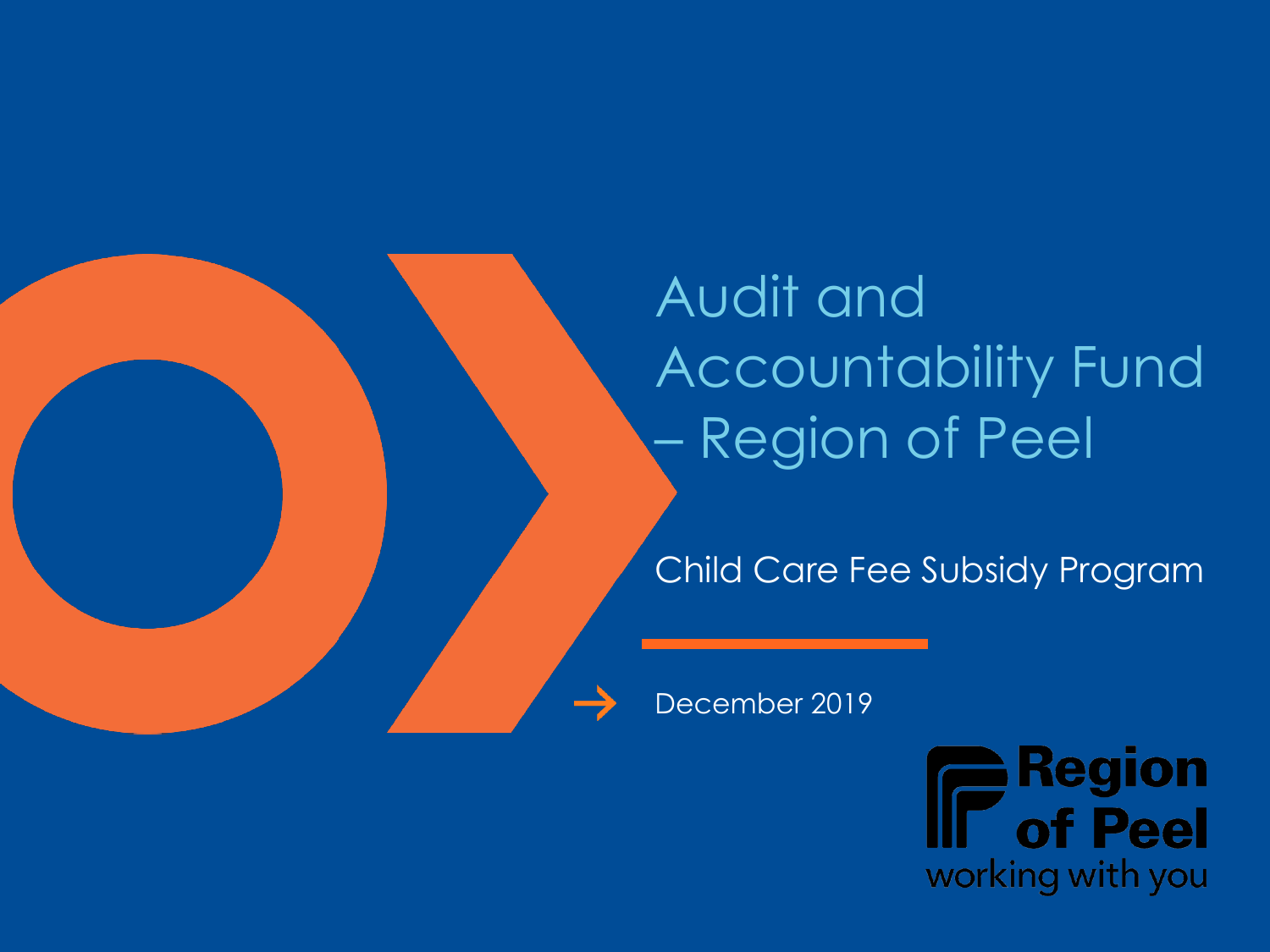

Audit and Accountability Fund – Region of Peel

Child Care Fee Subsidy Program

 $\rightarrow$  Contents

- 1. Executive Summary
- 2. Project Overview
- 3. Current State
- 4. Jurisdictional Review
- 5. Future State
- 6. Implementation

December 2019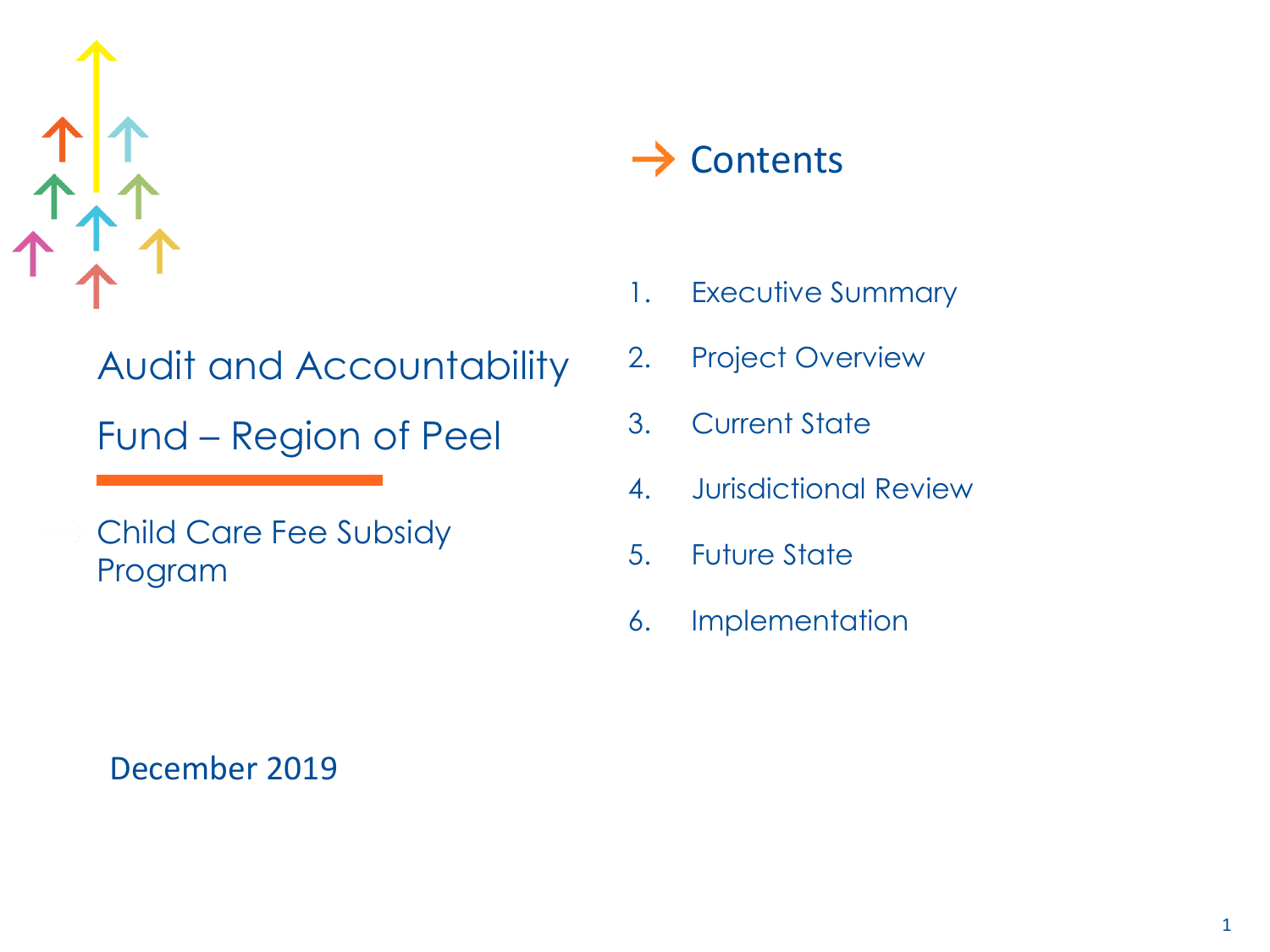## Executive Summary  $\rightarrow$  Executive Summary

As part of the Government of Ontario's Audit and Accountability Fund, the Region of Peel commissioned Optimus SBR to conduct a review of the Child Care Fee Subsidy program with a focus on enhancing program efficiency and accountability of public funding.

The CCFS program has experienced a number of changes over the last decade including program growth and expansion, departmental business support service integration, new guiding legislation and a number of reviews and audits. Many of these changes have emphasized client experience and efficiency and getting people into the program, often with an unintended negative impact to accountability.

The review also found a number of program strengths including ongoing initiatives to enhance program accountability which should be continued in the future.

The review recommendations align with 6 overall categories and can be implemented over the next 3 years:

- Enhancing program philosophy and case management approach to be risk-based and accountability focused
- Enhancing communication with clients across the program lifecycle and between the Region's programs that are serving common clients
- A stronger leadership approach to the Region's relationships with service providers
- Enhancements to the policies, processes, and tools for overpayment identification, application, and recovery
- Streamlining processes and enhancing efficiency and effectiveness
- Better leveraging technology and automation



*Expected Impact*

|                                                                            | 2020               | 2021                 | 2022                 |  |
|----------------------------------------------------------------------------|--------------------|----------------------|----------------------|--|
| 1. Cost Avoidance of<br><b>Future Overpayments</b>                         | \$438,000          | \$990,000            | \$1,358,000          |  |
| 2. Increased Recovery<br><b>Rate of Overpayments</b><br>for Active Clients | \$51,840           | \$101,088            | \$167,962            |  |
| 3. Enhanced Program<br>Capacity                                            | 13%                | 25%                  | 25%                  |  |
| 4. Reallocation of CCFS<br><b>Program Funding</b>                          | Up to<br>\$977,500 | Up to<br>\$1,955,000 | Up to<br>\$1,955,000 |  |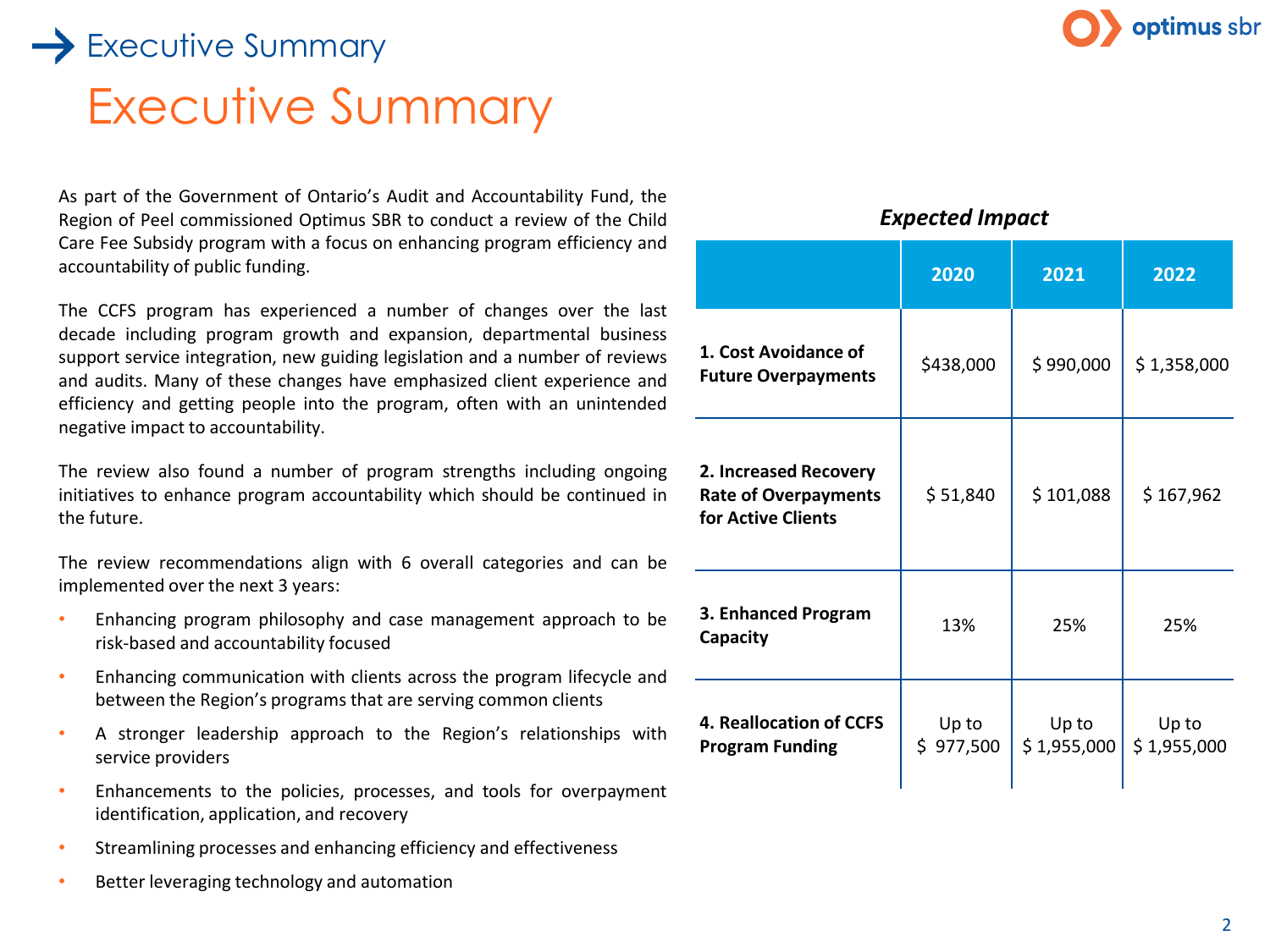

## Project Context Project Overview

As the designated Service Manager under the Child Care and Early Years Act, the Region of Peel (the Region) is responsible for building and expanding an early years and child care system that is responsive to the current and future needs of children and families in Peel. Peel's growth and changing demographics have and will continue to place different demands on the Region's early years and child care system. These include an increasing population, a large percentage of children aged 0-12, and a high proportion of visible minorities and diverse language requirements. The Region has incorporated these factors into its Early Years and Child Care Service System Plan 2019-2024. A key part of that strategy is that the system is future-oriented, responsive and accountable which means enhancing program efficiency, reducing red-tape, and ensuring that the right amount of subsidy is provided to those who are eligible for it. This aligns with the Region's overall financial principles of respect for the tax payer and demonstrating value for money and an ongoing commitment to continuous improvement.

The Child Care Fee Subsidy Program (CCFS program) is one of key programs that is delivered by the Region to support children and families. Through this program, the Region manages the distribution and accountability of subsidy to help clients pay for the cost of licensed child care for children under the age of 12 or to support children with special needs. As shown in the following slides, the size and expansion of this program as well as the complexity of the external environment make this program a prime candidate for review and continuous improvement.

As part of the Government of Ontario's Audit and Accountability Fund (AAF), the Region conducted a review of the CCFS program. Given the focus of the fund on helping municipalities review and modernize service delivery with a view toward enhancing efficiency, increasing accountability, and reducing red tape, the review of the CCFS program focused on:

- Streamlining the current administrative process for determining eligibility for a CCFS recipient and identifying other efficiencies to ensure that the subsidy is provided to eligible families in the right amount and in a timely manner
- Developing a robust internal audit process to assess the level of consistency and accuracy when determining on-going eligibility for the fee subsidy
- Identifying opportunities to enhance accountability of the CCFS program through an assessment of the upfront fee subsidy eligibility requirements and process
- Assessing opportunities for better data analytics to prevent fraud and to enhance the use of third-party information-sharing to identify high risk cases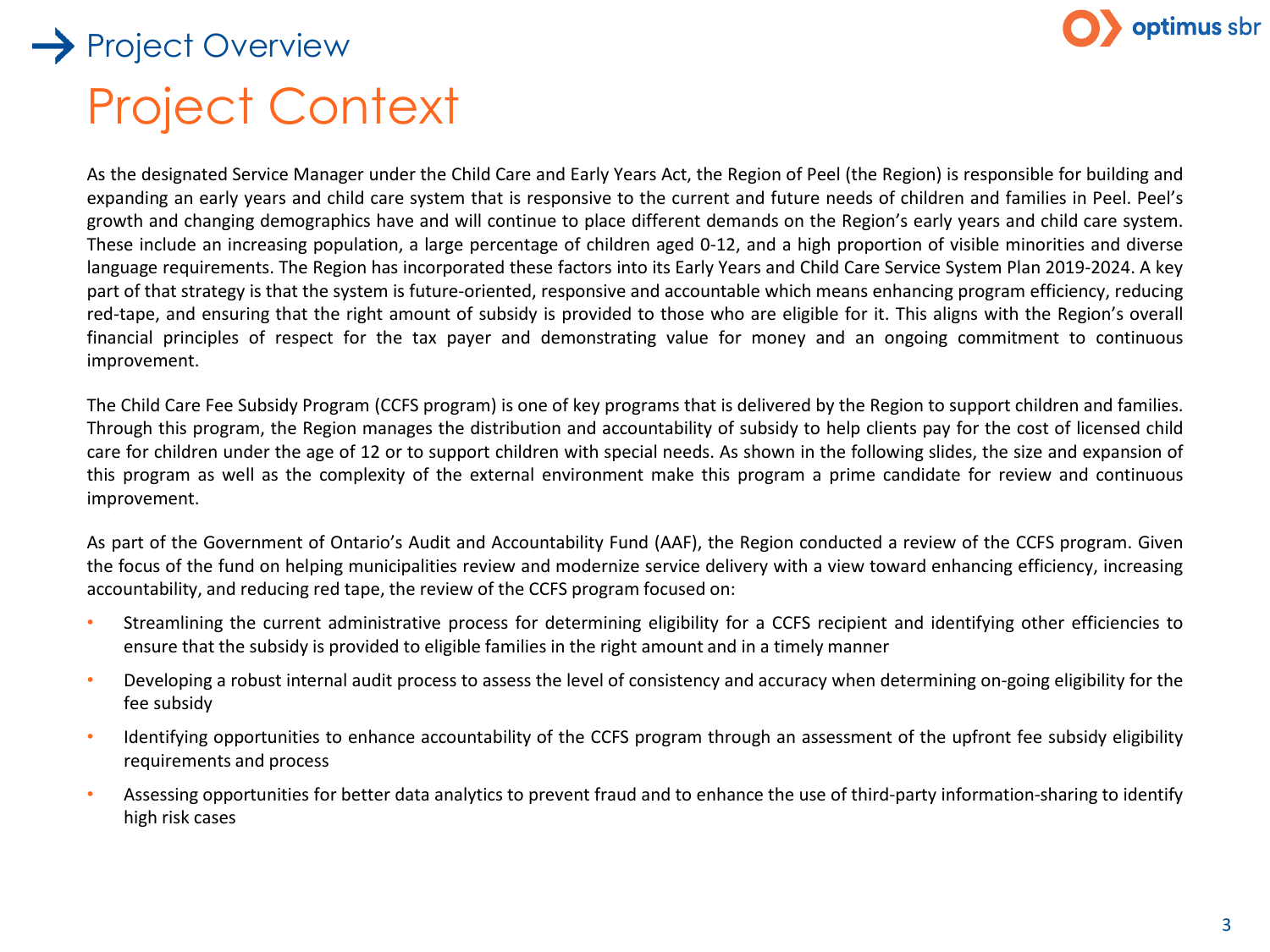### $\rightarrow$  Project Overview



# Project Approach & Engagement

The project had a 5 phase approach that was completed between September and December 2019.

| Project<br><b>Initialization</b>                                                                                             | <b>Current State</b>                                                                                                                                                                          | З.<br><b>Future State</b>                                                                                                                                                                     | Implementation<br>4.<br><b>Planning</b>                                                                           | <b>Closeout</b>                                                                                      |
|------------------------------------------------------------------------------------------------------------------------------|-----------------------------------------------------------------------------------------------------------------------------------------------------------------------------------------------|-----------------------------------------------------------------------------------------------------------------------------------------------------------------------------------------------|-------------------------------------------------------------------------------------------------------------------|------------------------------------------------------------------------------------------------------|
| Project set-up and<br>launch<br>Kickoff meeting<br><b>Discovery</b><br>interviews and<br>document review<br>Project planning | Data analysis and<br>$\bullet$<br>document review<br>Stakeholder<br>$\bullet$<br>engagement<br>planning and<br>activities<br>Current state<br>۰<br>process<br>documentation<br>and validation | Gap analysis and<br>opportunity<br>identification<br>Future state<br>$\bullet$<br>working sessions<br>Future state<br>$\bullet$<br>recommendations<br>development<br><b>ROI</b> analysis<br>٠ | Detailed design of<br>٠<br>key<br>recommendations<br>Transition roadmap<br>٠<br>and<br>implementation<br>planning | Final report<br>development<br>Final presentations<br>Project close out<br>and knowledge<br>transfer |

#### **Stakeholder Engagement**

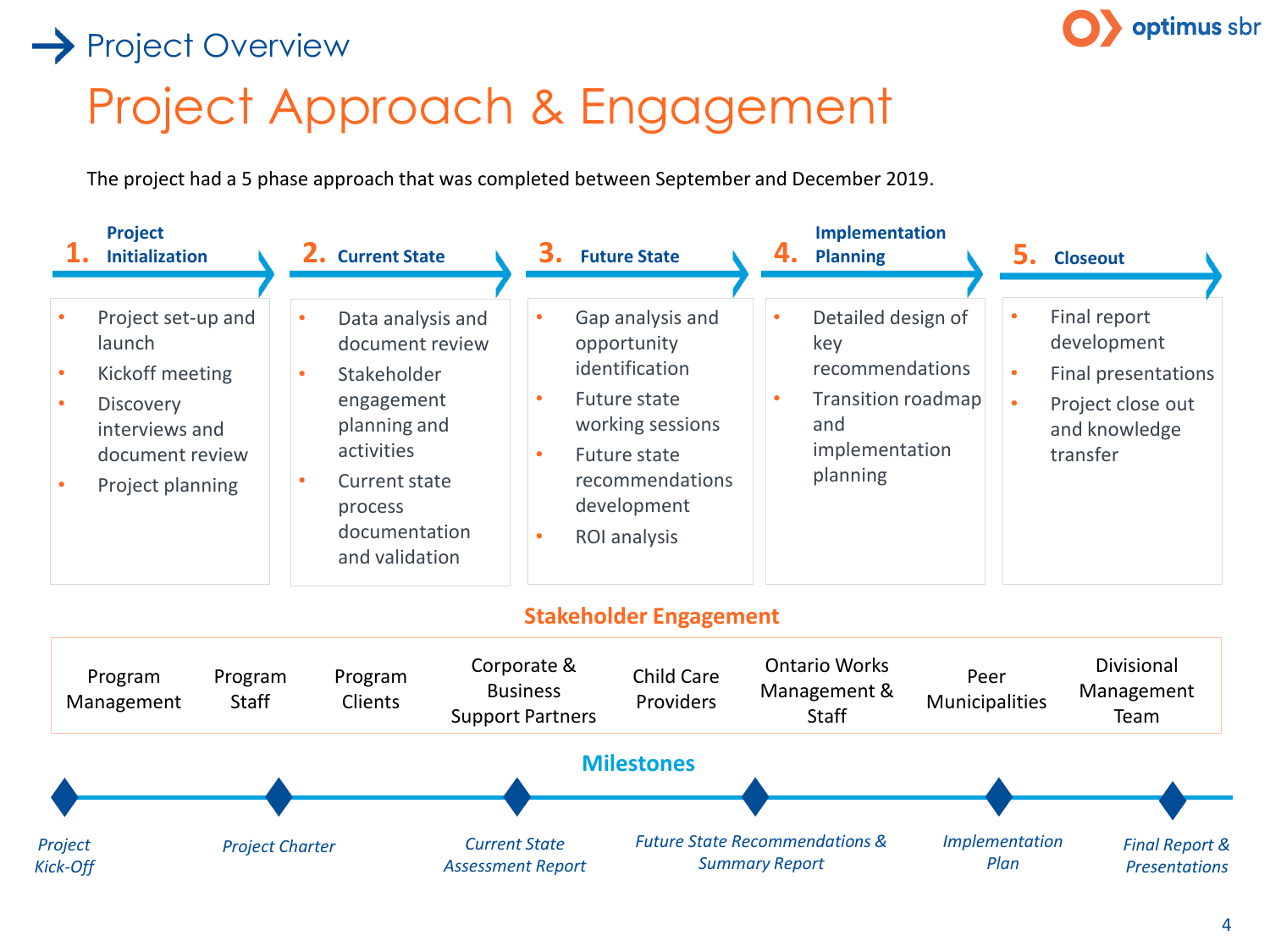

# Program Overview

 $\rightarrow$  Current State

As the designated Service System Manager under the Child Care and Early Years Act, the Region has responsibility across the entire program lifecycle, including receiving applications for the subsidy, managing waitlists, reviewing applications for eligibility, case management, distribution of funding, annual eligibility review, appeals, terminating payments, collections of overpayments, and investigating cases of fraud. For the purposes of the review, the program lifecycle elements have been organized into the following phases and functional areas.

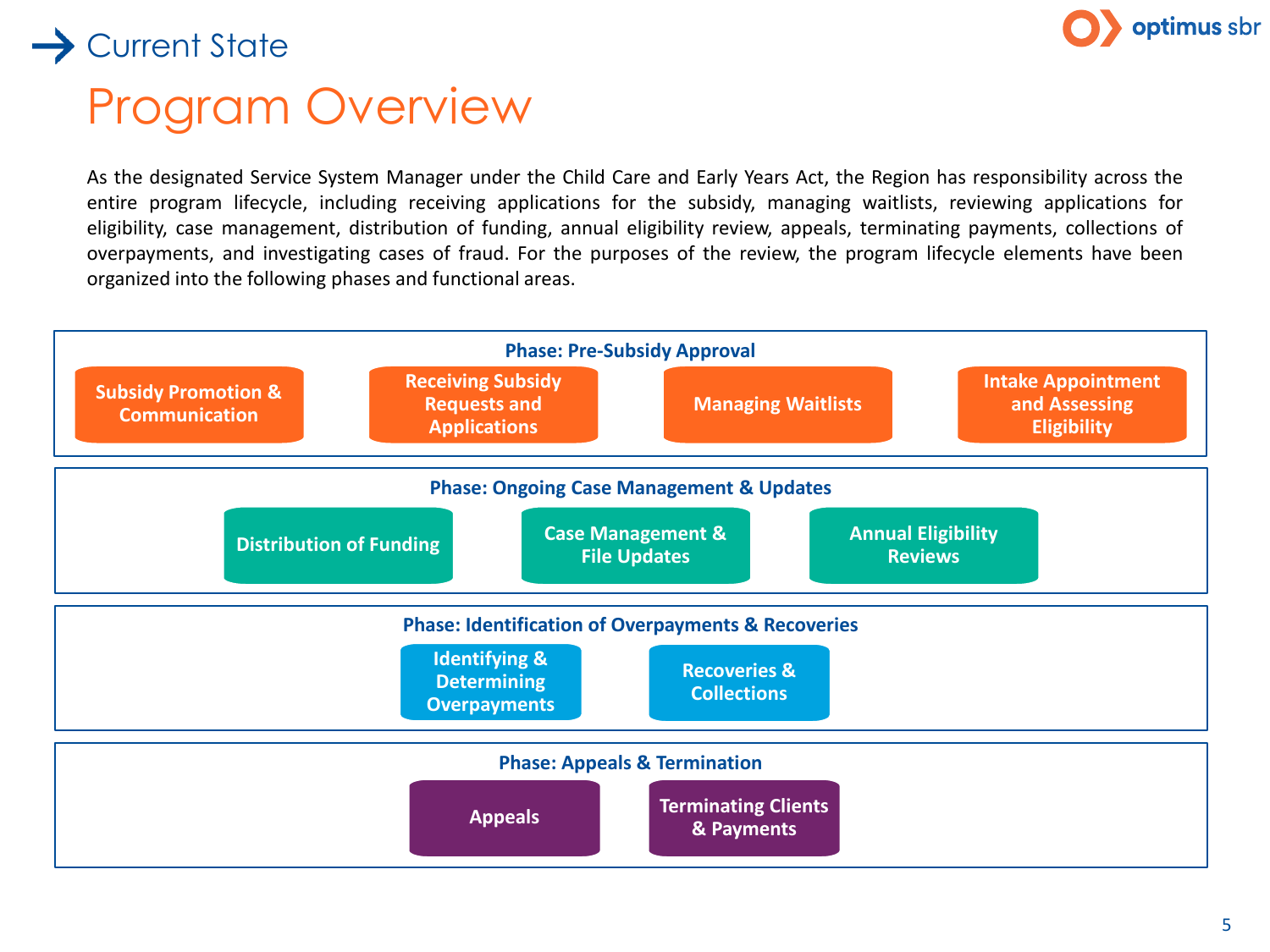

# Program Overview

> Current State

Accountability for the Child Care Fee Subsidy (CCFS) program sits within the Human Services department in the Early Years and Child Care (EYCC) Division. The CCFS program has a team who directly support the program's administration. In addition to these dedicated resources, the program is supported by other staff from Human Services, Finance and Corporate Services.

The CCFS program has grown rapidly over the last decade, both in terms of the program budget and the number of children served. The program budget has grown 175% since 2010, from \$32 million to \$88 million in 2019. The number of children served, has also increased 90% since 2012 from 8,900 to 16,887 in 2018. In 2018, the Region had an average monthly caseload of 10,451 children and this number is expected to increase in 2019 and 2020.



The program receives funding from the Ministry of Education as well as contributions from the Region. However, there is some cross-program funding of Ontario Works clients for child care including the Ontario Works Learning, Earning and Parenting (LEAP) program and the Ontario Works Advance Child Care funding, which are both managed through internal charge-backs to the program.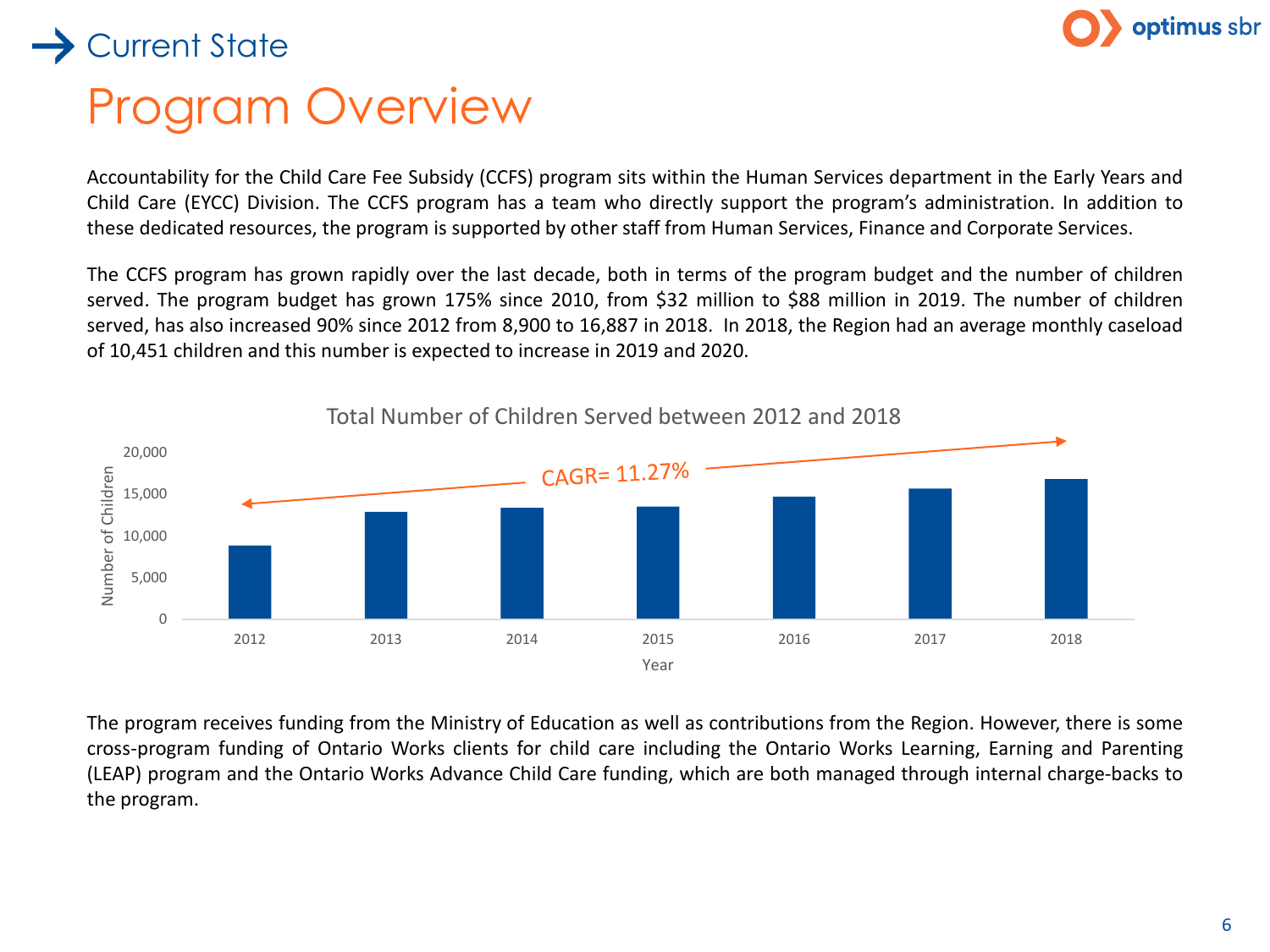

## Program Overview

The CCFS program has experienced a number of changes over the last decade including program growth and expansion, departmental business support service integration, new guiding legislation and a number of reviews and audits. Many of these changes have emphasized client experience and efficiency and getting people into the program, often with an unintended negative impact to accountability.

| <b>Timeline</b> | <b>Change Description</b>                                                                                                                                                                                                                                                 |
|-----------------|---------------------------------------------------------------------------------------------------------------------------------------------------------------------------------------------------------------------------------------------------------------------------|
| 2008            | Departmental Integration and Re-organization<br>Administrative business supports were pulled out of program areas and into a common shared service<br>division (IBSD), which provided certain business supports to all Human Services programs                            |
| 2013            | <b>New Funding Formula and Framework</b><br>Additional \$28.5 million in CCFS program funds was received by the Region from the province<br>No more waitlist at the Region to receive subsidy<br>$\bullet$                                                                |
| 2014            | <b>New Legislation</b><br>Service Managers were responsible for additional activities<br>Opened up subsidy to more families<br><b>Region of Peel - Service Pathways Review</b><br>Focused on enhancing client experience and streamlining processes to enhance efficiency |
| 2015            | <b>Addition of Commercial Childcare Centres</b><br>New agreements with commercial childcare centres (previously agreements were only with non-profits);<br>resulted in 110 new agreements in 1.5 years                                                                    |
| 2018            | <b>Internal Audit Explores Overpayment Challenge</b><br>Internal audit (requested by Commissioner, HS) identified overpayment challenges and accountability gaps<br>$\bullet$                                                                                             |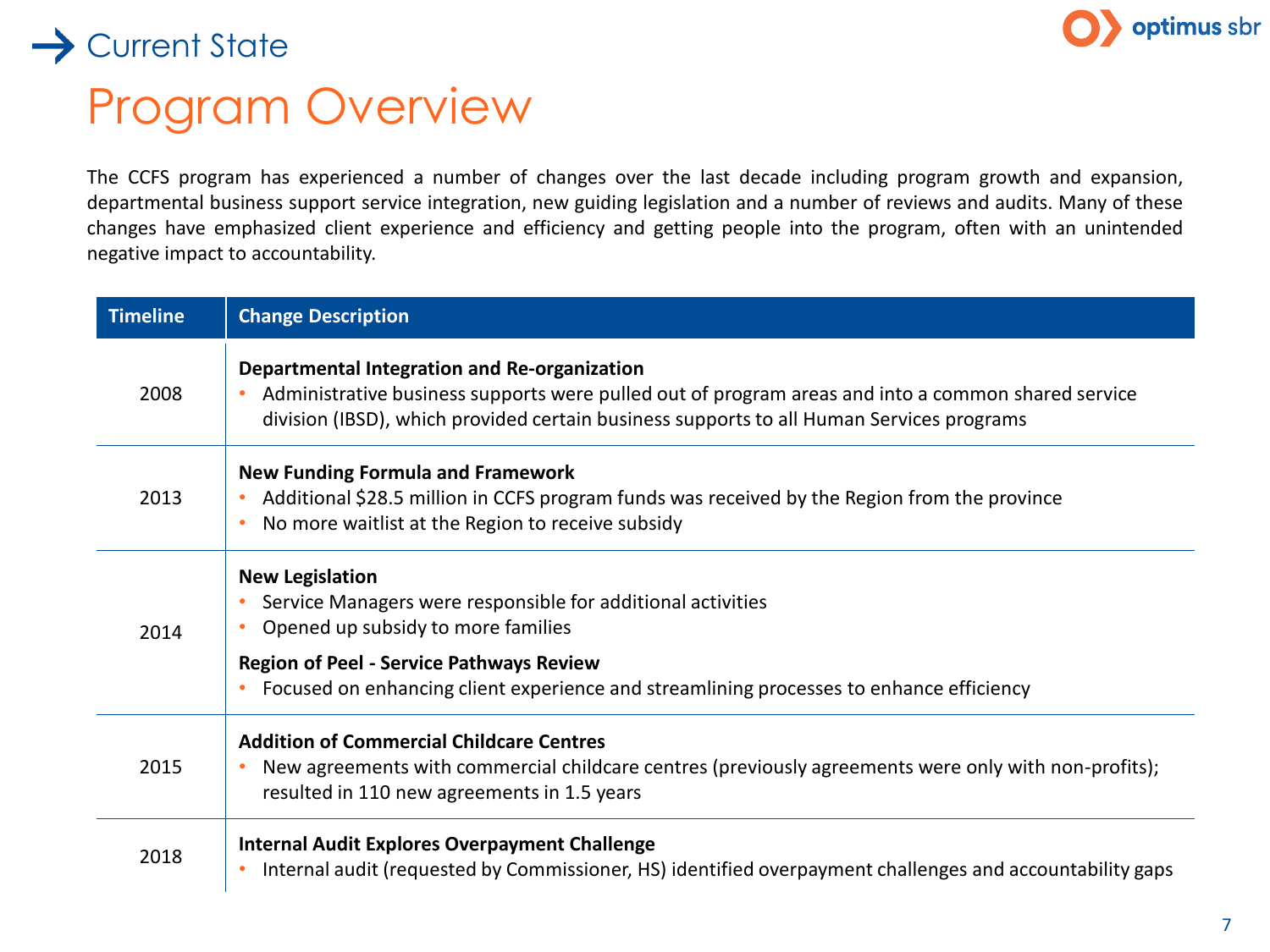



## Current State Summary: Strengths

The CCFS program has a number of strengths and ongoing initiatives proactively aimed at addressing some of the program's challenges.

The program has a dedicated and expert team of CSWs who are committed to clients and see the importance and impact that child care subsidies have for children and families. The team is open and willing to change, and especially motivated to enhance client accountability and improve efficiency.

The program has continued to function with significant increases in its fee subsidy budget, the number of child care provider relationships, and the number of clients with very little increase in staffing levels. The caseload for CSW's is measured by the number of families, and in Peel the caseload ranges from the mid-300s per CSW.

Many processes and policies are client-centric, including a single window access point (assessment unit) for Human Services programs, limiting the administrative burden associated with subsidy applications and maintaining a large volume of child care providers for eligible families to select from.

There has been enhanced management reporting and monitoring of overpayments since an internal audit identified it as a challenge in 2018, with an increased focus on business intelligence and data-informed decision making, such as:

- Monthly monitoring of overpayment levels and changes; and
- Business intelligence work to identify risk profiles for CCFS program clients.

New improvement initiatives that increase accountability, streamline processes, and clarify roles and responsibilities, including:

- Approval of overtime to address annual review backlogs and the addition of more administrative days to support CSWs
- Revision of the intake meeting process and documentation (e.g., family agreement)
- Updates to the family composition policy
- Updates to the roles, responsibilities and process for recoveries and collections
- Updates to the website
- Working with partners to enhance collaboration and information sharing between different divisions
- Increased engagement of the Assessment Unit in policy changes
- Implementation of the Integrated Business Support Division (IBSD) Review to enhance the effectiveness of internal business support services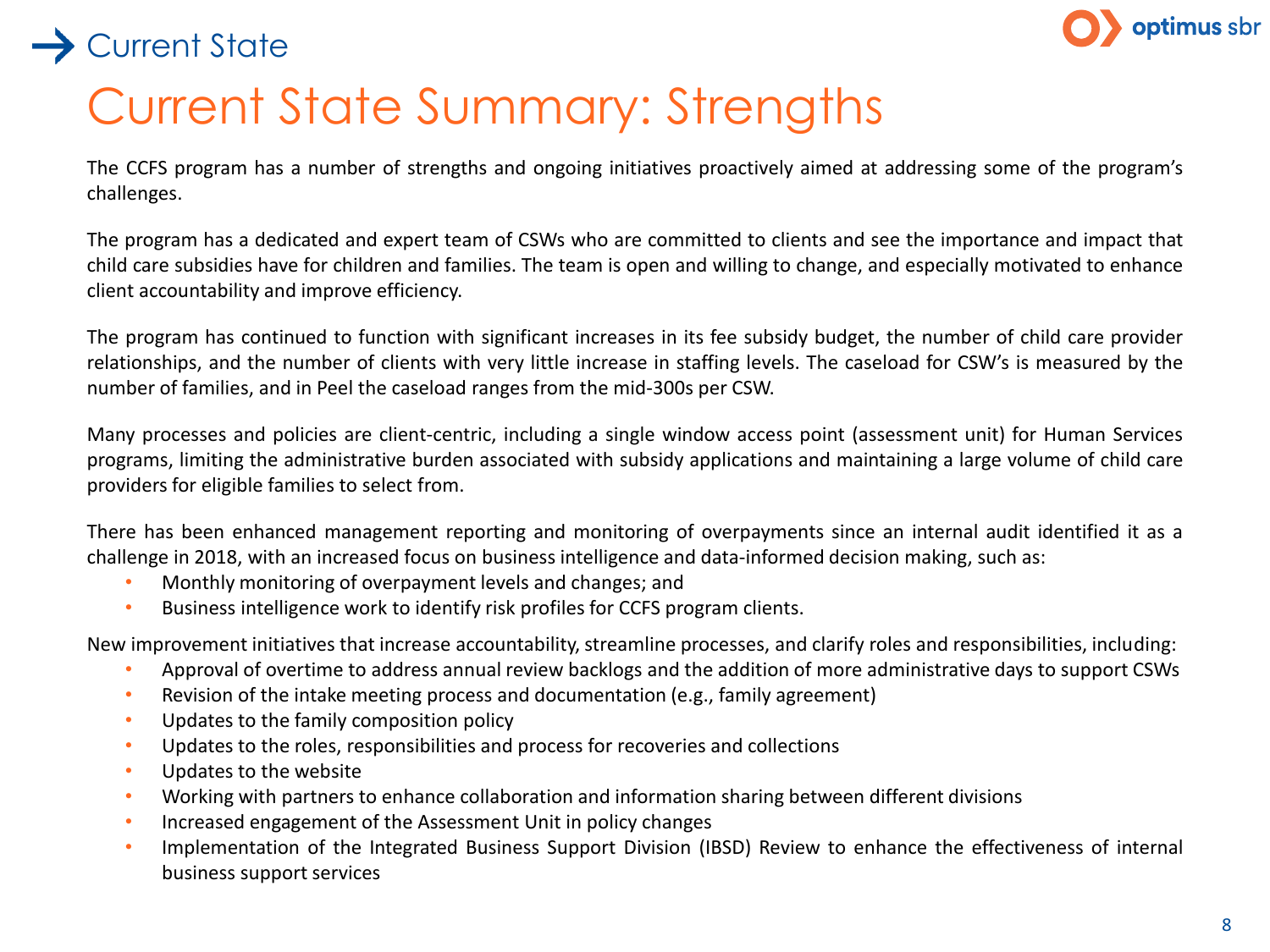

# Current State Summary: Challenges

Despite some of the CCFS program strengths and ongoing work, the review identified a number of areas that are contributing to overpayments and inefficiency in the program.

| <b>Challenge</b>                                                                                                        | <b>Description</b>                                                                                                                                                                                                                                                                                                                                                                                                                                                                                                                                                                                                                                                                                                                                                                                                                                                                                                                                                 |
|-------------------------------------------------------------------------------------------------------------------------|--------------------------------------------------------------------------------------------------------------------------------------------------------------------------------------------------------------------------------------------------------------------------------------------------------------------------------------------------------------------------------------------------------------------------------------------------------------------------------------------------------------------------------------------------------------------------------------------------------------------------------------------------------------------------------------------------------------------------------------------------------------------------------------------------------------------------------------------------------------------------------------------------------------------------------------------------------------------|
| Program philosophy of being<br>a social support program vs<br>administration and<br>stewardship of a funding<br>program | All clients undergo the same service delivery model and caseloads don't reflect different case<br>complexity or risk.<br>Culture and desire from program staff to connect with clients and support more active case<br>$\bullet$<br>management.<br>This challenge is compounded by the program's current resourcing model in which the average<br>$\bullet$<br>caseload of Peel CSWs is in the mid 300s (number of families). This is higher than other municipalities<br>and yet the Region's population is more complex (e.g., many languages, high immigration, socio-<br>economic). This limits CSWs ability to provide more active case management to clients that are in need<br>of it and to support program accountability.<br>Ultimately, these factors mean that the program's resourcing model is misaligned to its current<br>philosophy which negatively impacts staff workload and doesn't support overall program efficiency and<br>accountability. |
| Current communication<br>channels with clients are<br>ineffective throughout the<br>program lifecycle                   | Information and communication about the program is not in plain language, is only available in English,<br>$\bullet$<br>and doesn't reinforce client accountability.<br>Clients that are more complex or at-risk need more regular touchpoints with the program using<br>$\bullet$<br>different modalities (e.g., text, emails, phone-calls, in-person reviews).                                                                                                                                                                                                                                                                                                                                                                                                                                                                                                                                                                                                   |
| Lack of standardization and<br>inefficient processes in<br>engaging with Service<br>Providers                           | Approving placements at a site vs provider level and assessing eligibility each time there is a change in<br>care is time consuming and results in duplication of work.<br>There are too many care codes (est. 160) and limited use of blended rates, which are easier to<br>$\bullet$<br>administer but require financial reconciliation.<br>Providers each have their own policies on payment frequency, notice for termination, application<br>$\bullet$<br>forms, and application timelines requiring Regional staff to have detailed knowledge of a specific<br>provider.                                                                                                                                                                                                                                                                                                                                                                                     |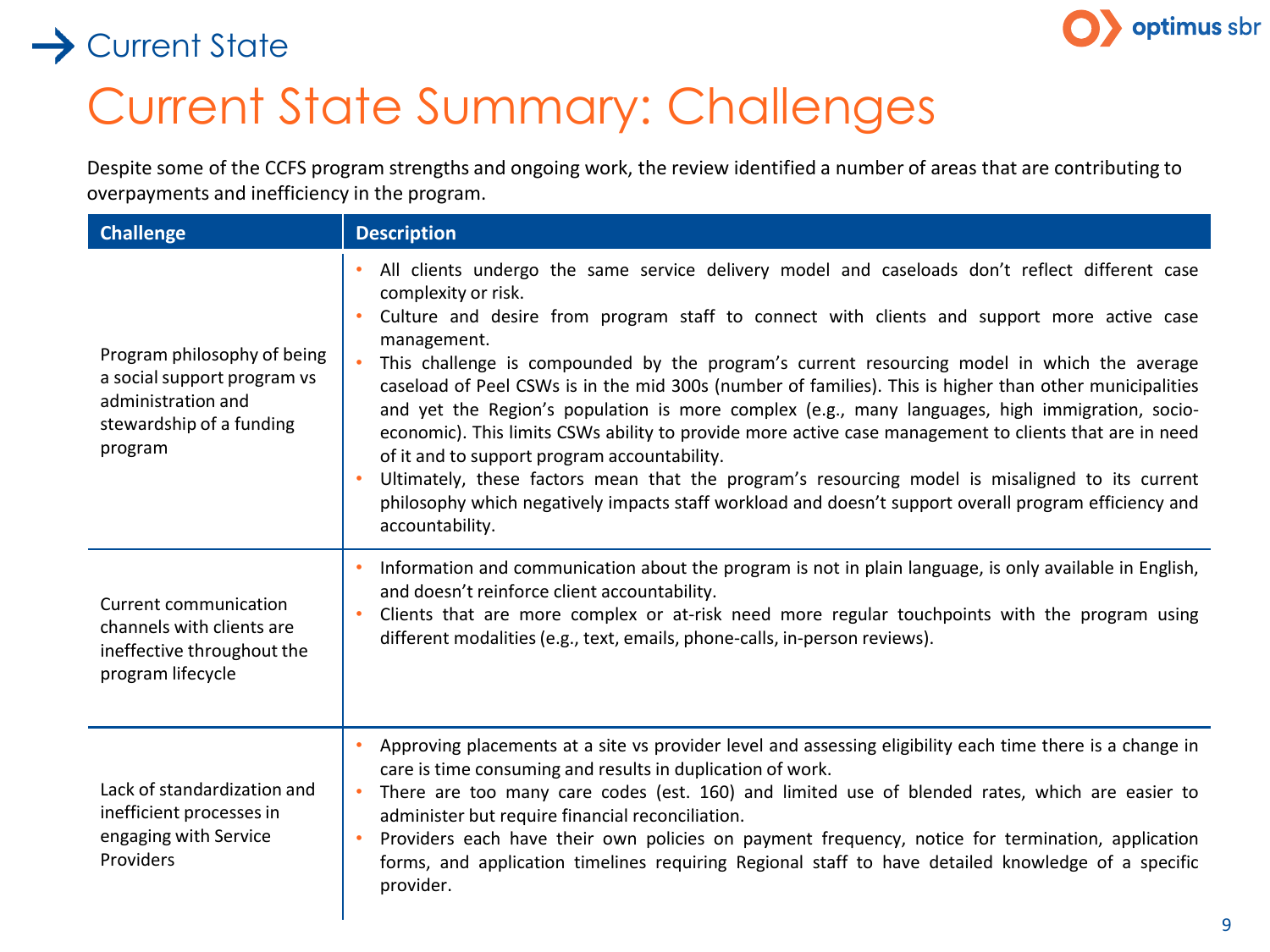

# Current State Summary: Challenges

Despite some of the CCFS program strengths and ongoing work, the review identified a number of areas that are contributing to overpayments and inefficiency in the program.

| <b>Challenge</b>                                                                                                                            | <b>Description</b>                                                                                                                                                                                                                                                                                                                                                                                                                                                                                                                                                                                                                          |
|---------------------------------------------------------------------------------------------------------------------------------------------|---------------------------------------------------------------------------------------------------------------------------------------------------------------------------------------------------------------------------------------------------------------------------------------------------------------------------------------------------------------------------------------------------------------------------------------------------------------------------------------------------------------------------------------------------------------------------------------------------------------------------------------------|
| Information and process<br>challenges for investigation<br>of fraud                                                                         | The Region does not have access to external searches (e.g. CRA) that would allow staff to confirm<br>eligibility more efficiently and identify fraudulent applications leaving the Region with limited tools to<br>enforce accountability.<br>There is only one dedicated program support for investigations of fraud leading to backlogs and there is<br>no system to triage investigations, as they are processed in the order they are submitted.                                                                                                                                                                                        |
| One size fits all case<br>management approach is<br>contributing to<br>overpayments and<br>administrative backlogs                          | All clients currently have an in-person intake appointment and a mail-in annual review and there are<br>not any standard requirements for Region-initiated communication during the year, yet some clients<br>are at higher risk of being in an overpayment situation and need more active follow-up.                                                                                                                                                                                                                                                                                                                                       |
| The application of<br>overpayments happen<br>inconsistently and have not<br>historically informed<br>program improvement                    | There is not a consistent and well-defined policy guiding the identification and application of<br>overpayments leading to variable practices by different program staff.<br>There is no tracking or regular reporting on the reason for overpayments to support continuous<br>improvement (e.g., policy change, training).<br>Historically the success rate of entering into an overpayment agreement has been low, especially for<br>clients that are no longer active in the program, and there have not been consequences of not abiding<br>by a repayment agreement (e.g., termination of ongoing subsidy, negative impact on credit). |
| The level of administrative<br>burden on CSWs is high,<br>leading to administrative<br>backlogs and inefficient use<br>of program resources | More specialized program staff spend a significant amount of time doing small administrative tasks<br>which could be supported by administrative staff and/or automated.                                                                                                                                                                                                                                                                                                                                                                                                                                                                    |
| <b>Technology challenges</b><br>contribute to inefficiency                                                                                  | Intake of client applications and files happen by phone and clients have to bring in physical documents<br>since there is no true on-line application or document uploader.<br>OCCMS has a number of improvement opportunities to reduce duplication of effort and better support<br>$\bullet$<br>program staff.                                                                                                                                                                                                                                                                                                                            |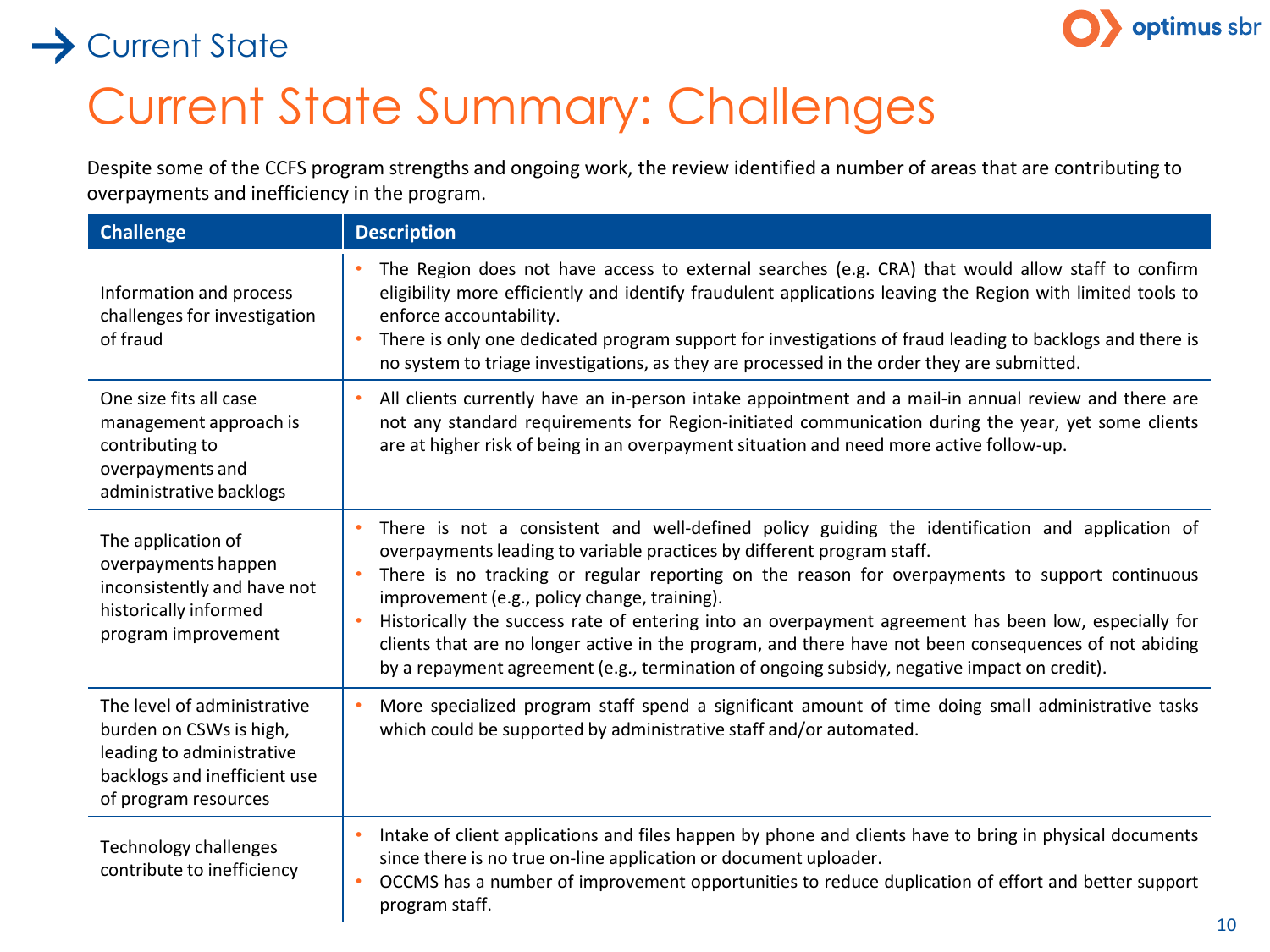

# Current State Summary: Challenges

Given the large proportion of CCFS clients who are shared with Ontario Works and the contribution to overpayments, the relationship between the programs was a special area of focus to identify opportunities for enhanced efficiency and accountability.

| <b>Challenge</b>                                                                                                                                                           | <b>Description</b>                                                                                                                                                                                                                                                                                                                                                                                                                                                                                                                                                                                                                                                                                                                                                                         |
|----------------------------------------------------------------------------------------------------------------------------------------------------------------------------|--------------------------------------------------------------------------------------------------------------------------------------------------------------------------------------------------------------------------------------------------------------------------------------------------------------------------------------------------------------------------------------------------------------------------------------------------------------------------------------------------------------------------------------------------------------------------------------------------------------------------------------------------------------------------------------------------------------------------------------------------------------------------------------------|
| Challenges with the<br>assessment process which<br>impacts efficiency and<br>quality of assessments                                                                        | The assessment unit is not always engaged about program and policy changes that they need to use to<br>assess eligibility (e.g., missing job aids).<br>Clients cannot complete a full application on-line (they can only submit their interest) resulting in all<br>applicants having to go through the phone channel to complete their application, after which they are<br>not able to submit any documentation electronically.<br>There is no reporting of the quality of assessments that get referred to the program area limiting the<br>ability of the programs to manage performance.                                                                                                                                                                                              |
| Lack of knowledge and<br>communication between<br>CCFS and OW programs                                                                                                     | There is little information sharing and communication between the two programs at an operational<br>level resulting in inappropriate referrals and lack of communication on shared clients.<br>Some program staff have access to SAMS but without a universal consent there is resistance to sharing<br>information on shared clients which leads to overpayments if a client reports a change in their<br>circumstance that impacts their eligibility to one program but not to the other.<br>Shared OW clients do not have an intake appointment with the CCFS program and so their<br>understanding of the fee subsidy program and their different responsibilities with respect to the fee<br>subsidy program are not always clearly communicated.                                     |
| Confusion over available<br>funding pools to cover<br>child care for shared<br>clients leading to<br>inefficient use of resources<br>and increased risk of<br>overpayments | OW has funding available to cover child care expenses that help clients retain or move towards<br>employment and historically this funding source has not been fully used by the OW program because all<br>clients are referred to the fee subsidy program. For working clients, there is a negative financial impact<br>when child care funding comes from OW because of a STEP calculation, but for OW clients in other<br>activities (e.g., training program, ESL classes) there is no negative financial impact. These clients are also<br>at higher risk of being in an overpayment situation because of the stability of these 'other' activities.<br>Referring these non-employed clients requires having people enrolled in two programs which is<br>administratively inefficient. |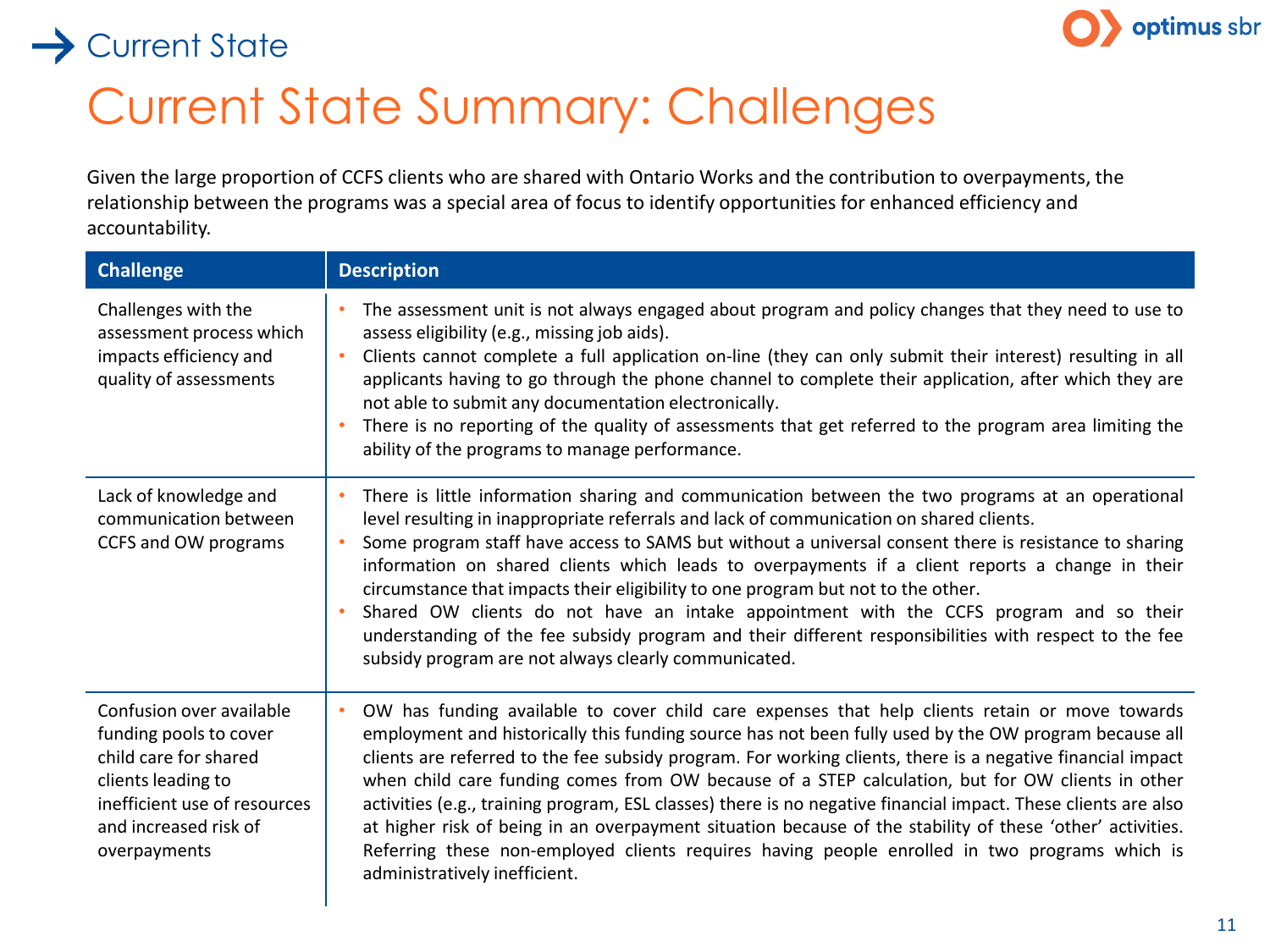### $\rightarrow$  Jurisdictional Review



# Key Learnings from the Jurisdictional Review

While the program fundamentals are common across jurisdictions there are significant differences in areas of focus and organization across a number of peer municipalities in Ontario.

#### **Program Philosophy & Structure:**

- Other municipalities have placed less emphasis on overpayments and have emphasized the social work philosophy of their programs. Even though most peer municipalities reported low levels of overpayments, this may be due to different program philosophies and/or policies related to when and how an overpayment is applied.
- Some municipalities did not have specialized resources for investigations and/or recoveries/collections and most had more dedicated administrative supports and program staff caseloads were smaller.

#### **Screening & Onboarding Clients:**

- Some of the municipalities conduct a pre-screening of applicants once the application documents have been received, and this is done by a dedicated administrative support resource, increasing the capacity of specialized program staff.
- Communication material after the intake appointment, such as a declaration form or an information booklet is provided by a majority of the peer municipalities and this is customized to a client's unique circumstance.
- Some municipalities have waitlists, which provide more time for thorough screening.

#### **Overpayments:**

- The most common causes of overpayments across municipalities are family composition, unreported changes in the client's circumstances and clients no longer being engaged in an eligible activity.
- Some municipalities were more lenient with 'first-time offenders' and did not pursue a client's first overpayment unless there were instances of fraud.
- Many municipalities do reminders and follow up with clients every 6 months (especially at the beginning of subsidy) to help to identify changes as people often do not understand the CCFS policies and the terms of their Parent Agreement.

#### **Ontario Works Shared Clients:**

• Most municipalities have taken conscious steps to work towards improving the internal communication between OW caseworkers and CCFS program through technology integration, organizational integration, standard policies, and more regular reporting.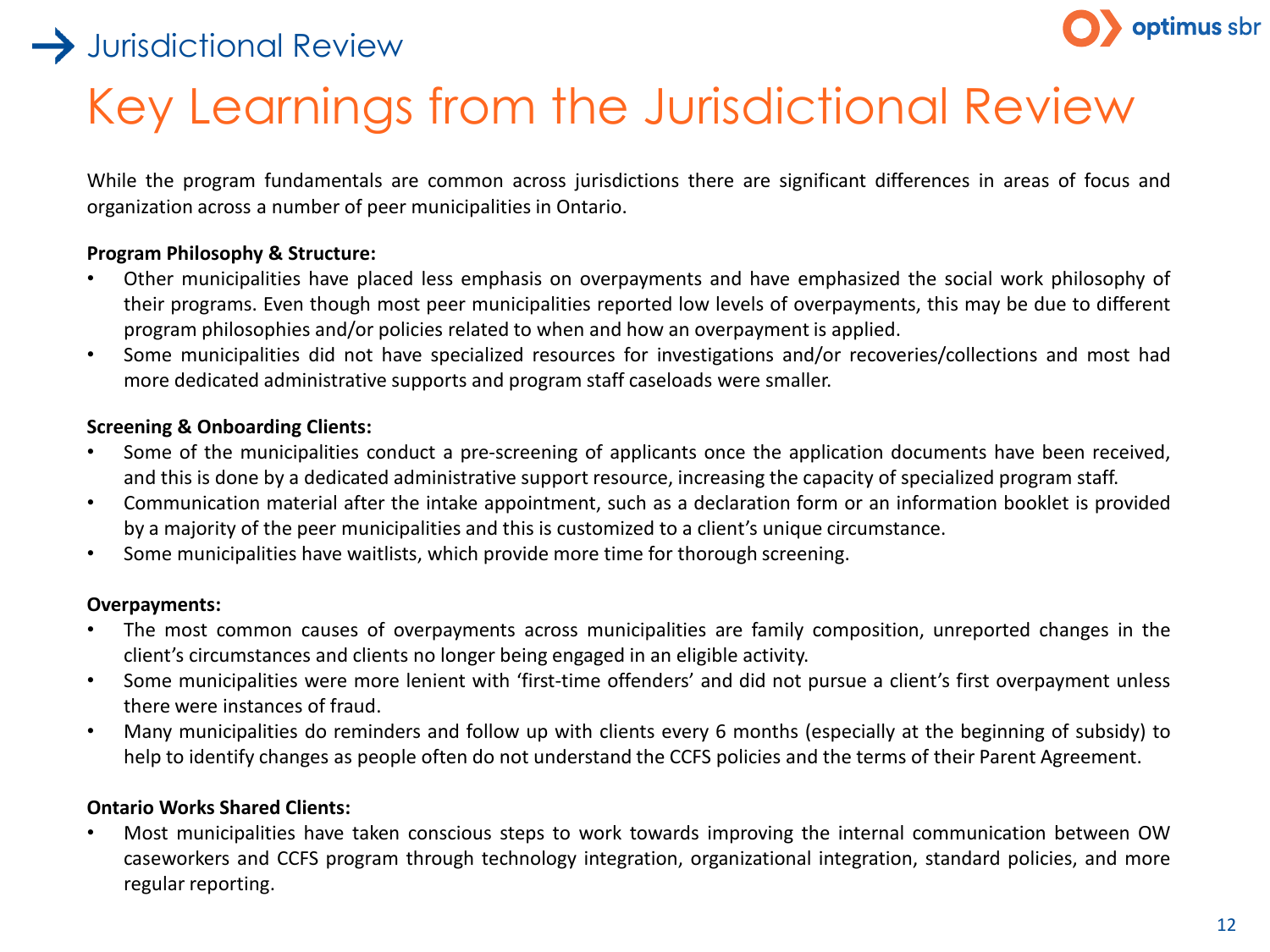

## Guiding Principles  $\rightarrow$  Future State

The following guiding principles are being used to guide future state design and recommendations development for the CCFS program. Although these have been developed specifically for this AAF review, with a focus on enhancing efficiency and accountability, the principles may be useful for the CCFS program's broader continuous improvement activities going forward.

#### **Guiding Principles**

- 1. The focus of the child care fee subsidy program is the administration of financial support for eligible families
- 2. The program will collectively optimize client, provider, and staff experience; program efficiency; and accountability
- 3. The program will emphasize stewardship of public resources while reducing red tape
- 4. The primary focus of the fee subsidy program are the families receiving subsidy
- 5. The program will be more consistent and standardized, allowing for flexibility within reasonable limits for both clients and service providers
- 6. Roles and responsibilities will be aligned with the right resource
- 7. Clients in the program will be triaged and managed according to need and risk
- 8. The program aims to help clients fully understand their responsibility and accountability and make it as easy as possible to comply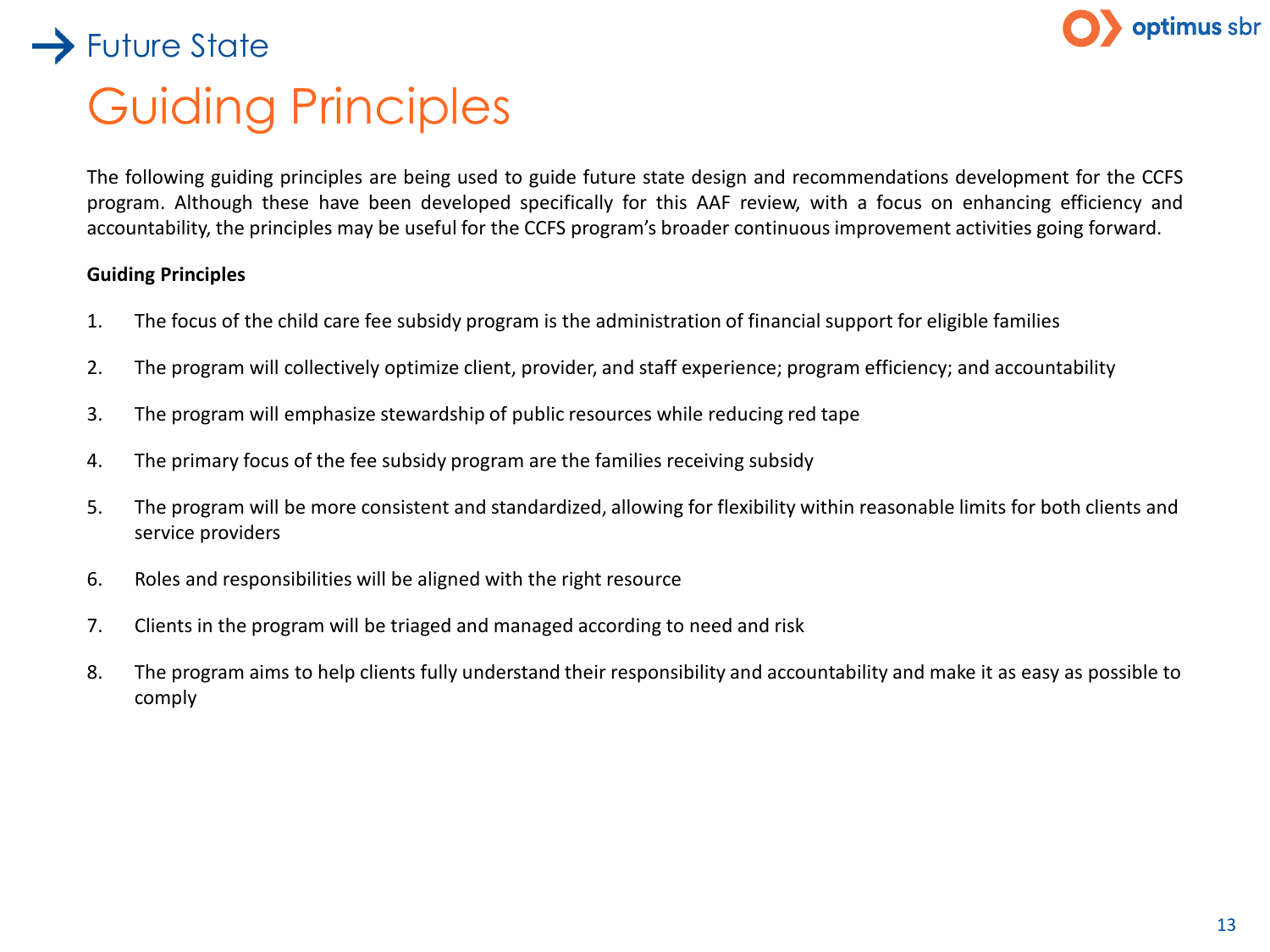

## $\rightarrow$  Future State

## Recommendations Overview

| #                       | <b>Recommendation</b>                                              | <b>Description</b>                                                                                                                                                                                                                                                                                                                                                                                                                                                                                                                                                                                                                                                                                                       |
|-------------------------|--------------------------------------------------------------------|--------------------------------------------------------------------------------------------------------------------------------------------------------------------------------------------------------------------------------------------------------------------------------------------------------------------------------------------------------------------------------------------------------------------------------------------------------------------------------------------------------------------------------------------------------------------------------------------------------------------------------------------------------------------------------------------------------------------------|
| $\mathbf{1}$            | <b>Enhance</b><br>Stewardship<br>Philosophy                        | 1a: Enhance stewardship philosophy<br>Clarify the main philosophy of the program to be more focused on providing accurate fee subsidy rather than<br>as a social support. Emphasize the main focus of the program is on distributing subsidy to families that need<br>it, and to ensure that the accurate distribution of public funds is the main characteristic of the program. In<br>certain situations, additional support to families could be helpful to them to maintain their subsidy, but this<br>should occur in only a small minority of cases.                                                                                                                                                               |
|                         |                                                                    | 1b: Caseload assignment by client<br>In support of the updated program philosophy, and once more standardization is achieved with service<br>providers, assigning cases to CSWs can be shifted to a more family-centric, rather than a provider-focused<br>allocation. Given that higher risk clients will require more attention, regular review and rebalancing of CSW<br>caseloads should be undertaken so that a CSW's caseload and the number of high-risk vs low-risk clients is<br>appropriate to enable a CSW to spend the adequate time on higher risk cases.                                                                                                                                                   |
| $\overline{2}$          | <b>Communication &amp;</b><br><b>Information</b><br><b>Sharing</b> | 2a: Enhance client communication throughout program lifecycle<br>Implement new and/or revise existing communication channels with clients to enhance their understanding<br>of the program and their accountabilities and make it easier to provide updates (e.g., easy to navigate<br>website, texting capability, pre-intake webinars and info-sessions, client code of conduct, evening and<br>weekend appointments, better translation for commonly used languages, more frequent reminders and<br>communication).<br>Leverage child care providers to enhance communication with clients (e.g., signage at child care service<br>providers, generic reminders to be included in provider communication to parents). |
| $\overline{\mathbf{3}}$ | <b>Service Provider</b><br><b>Relationship &amp;</b><br>Management | 3a: Stronger leadership role with service providers<br>The Region should take a stronger role in setting and enforcing standards and policies for interactions with<br>service providers. Specifically reduce the number of care codes, use blended rates (with the appropriate<br>analysis and reconciliation to minimize over/under payment), standardize policies for attendance reporting,<br>guide where administrative support subsidies are used, and simplify the camp process. Focus on<br>opportunities to streamline process and administrative requirements that will benefit the Region and<br>providers.                                                                                                   |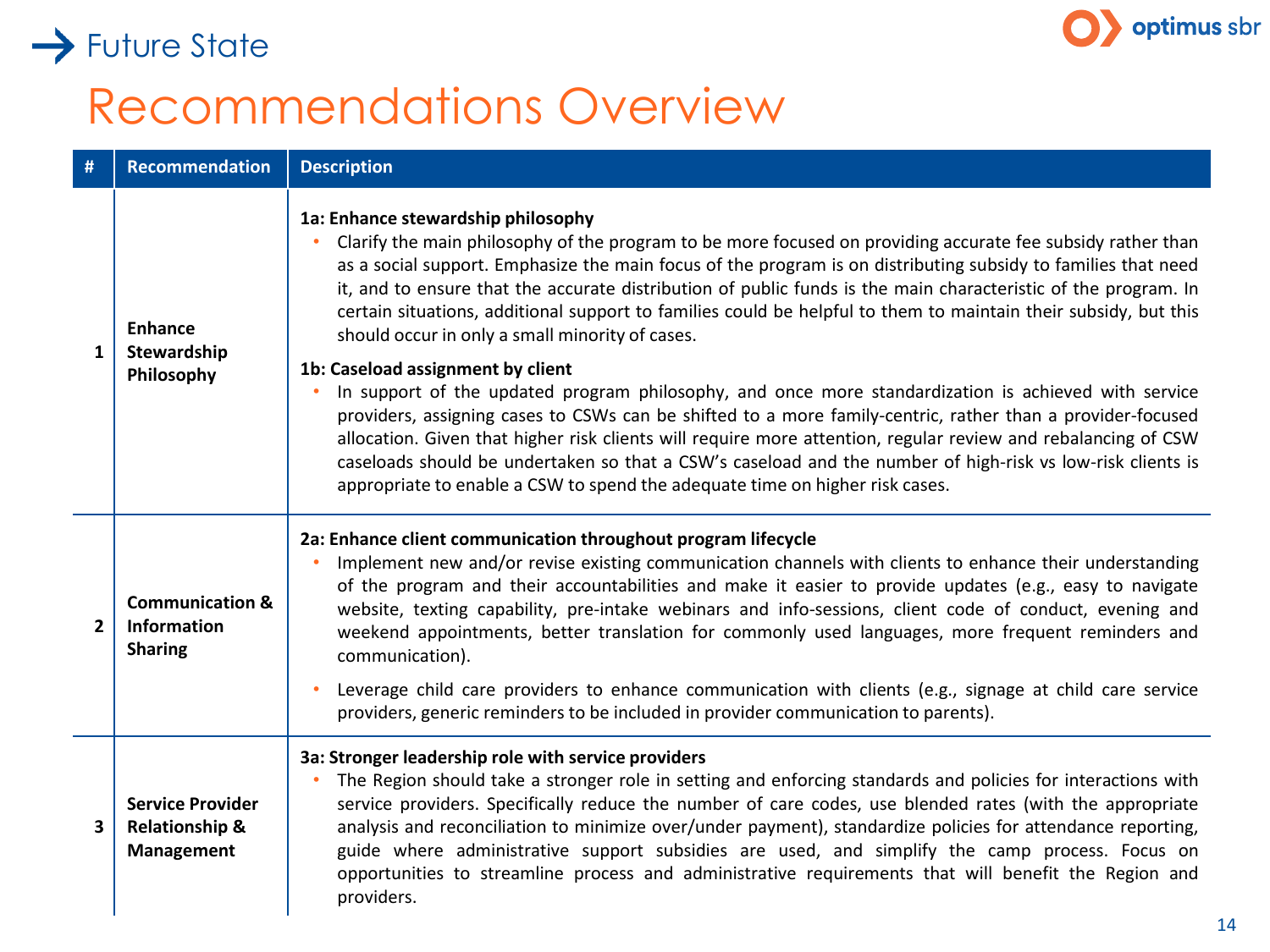## optimus sbr

# Recommendations Overview

 $\rightarrow$  Future State

| #        | <b>Recommendation</b>                                                                 | <b>Description</b>                                                                                                                                                                                                                                                                                                                                                                                                                                                                                                                                                                                                                                                                                                                                                                                                                                                                                                                                                                             |
|----------|---------------------------------------------------------------------------------------|------------------------------------------------------------------------------------------------------------------------------------------------------------------------------------------------------------------------------------------------------------------------------------------------------------------------------------------------------------------------------------------------------------------------------------------------------------------------------------------------------------------------------------------------------------------------------------------------------------------------------------------------------------------------------------------------------------------------------------------------------------------------------------------------------------------------------------------------------------------------------------------------------------------------------------------------------------------------------------------------|
| $\Delta$ | <b>Strengthen Pre-</b><br><b>Screening and</b><br><b>Assessment</b><br><b>Process</b> | 4a: Strengthen accountability at program initiation<br>Continue implementing the Region's ongoing changes to the client intake visit and enhance the pre-<br>screening process to ensure the Region receives complete applications prior to an intake appointment, allow<br>for electronic submission of applications and documentation, and provide CSWs with the relevant<br>information to determine eligibility. This includes planned changes to the Parent Agreement to strengthen<br>the language on client accountability, continued implementation of the updated family composition policy,<br>establishing deadlines for documents prior to intake and having an administrative support person review<br>packages to ensure they are complete, verifying a client's program history in OCCMS, and getting direct<br>access to clients' CRA information.                                                                                                                             |
| 5        | <b>Enhance</b><br>Investigation<br><b>Resources and</b><br><b>Process</b>             | 5a: Enhance investigation resources and process<br>Enhance the review and investigations function to strengthen program accountability and continuous<br>improvement. This can be done by increasing the Region's access to searches and third-party checks to<br>confirm eligibility as well as support investigations of suspected fraud or misrepresentation of client<br>information. Access to searches would enhance efficiency and accountability for all municipalities if MOUs<br>were set-up at a ministry-level for the whole CCFS program. The service standard for investigations need to<br>be improved and a triage methodology for investigations across Human Services needs to be created to<br>leverage existing capacity and focus effort on high priority investigations. The results of investigations<br>should be communicated and reported back to the program and used to support performance management<br>of program staff and continuous improvement initiatives. |
| 6        | <b>Enact Risk-Based</b><br><b>Case Management</b>                                     | 6a: Develop a measure of case file health<br>The Region should ensure that it is applying a more active case management approach to clients who are<br>more complex or at higher risk of being in an overpayment situation. The cases that are determined to be<br>higher needs should be based on some measure of the overall health of the case file so as to not unfairly<br>profile marginalized groups (e.g., all single parents). For clients with low risk files, the region should continue<br>to conduct lighter case management to reduce administrative burden, encourage program efficiency and<br>support a positive client experience.                                                                                                                                                                                                                                                                                                                                           |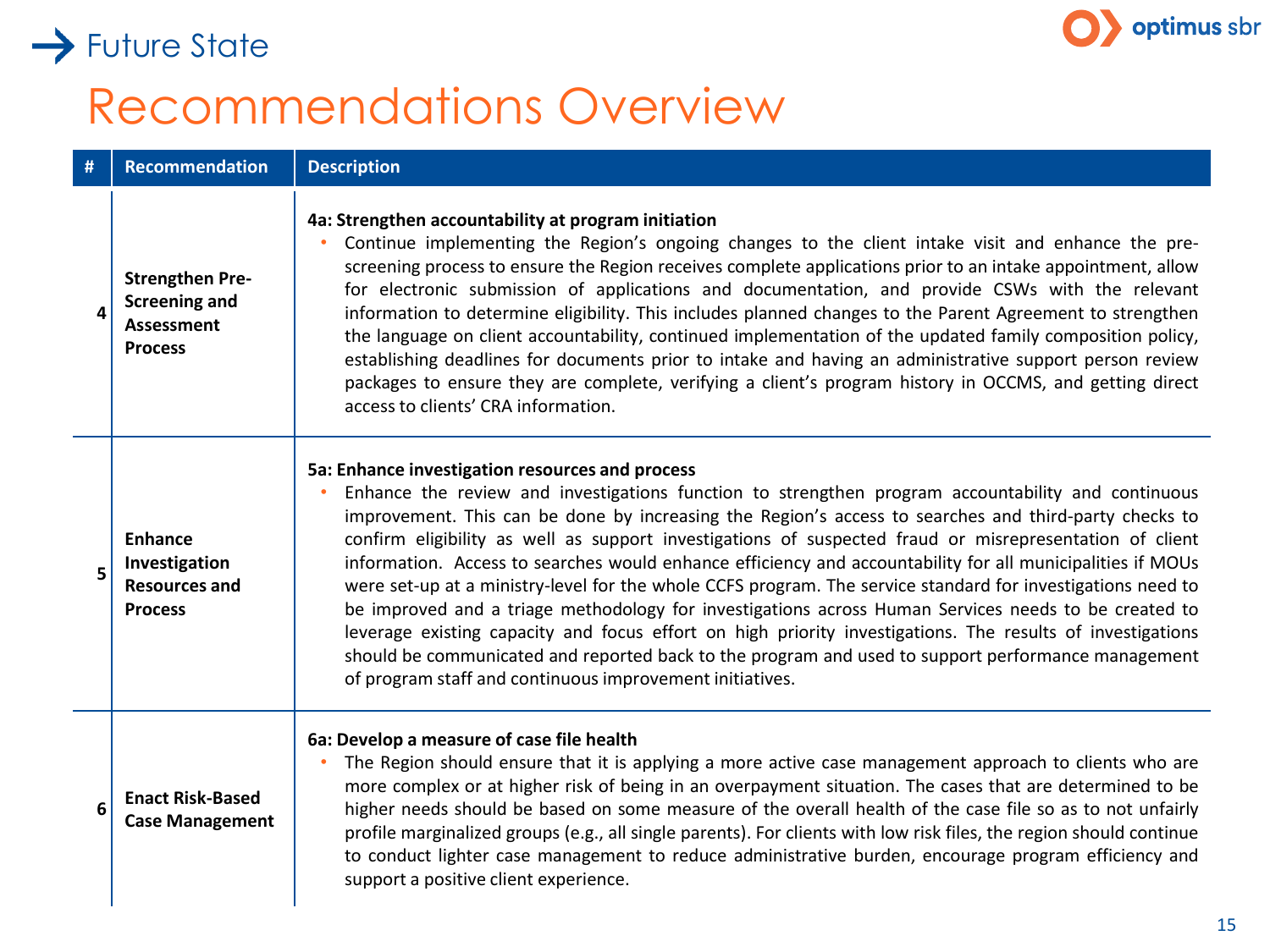

16

### $\rightarrow$  Future State

## Recommendations Overview

| # | <b>Recommendation</b>                             | <b>Description</b>                                                                                                                                                                                                                                                                                                                                                                                                                                                                                                                                                                                                                                                                                                                                                                                                                                                         |
|---|---------------------------------------------------|----------------------------------------------------------------------------------------------------------------------------------------------------------------------------------------------------------------------------------------------------------------------------------------------------------------------------------------------------------------------------------------------------------------------------------------------------------------------------------------------------------------------------------------------------------------------------------------------------------------------------------------------------------------------------------------------------------------------------------------------------------------------------------------------------------------------------------------------------------------------------|
| 6 | <b>Enact Risk-Based</b><br><b>Case Management</b> | 6b: Implement risk-based case management<br>Develop a risk-based case management approach for the program that includes more active case<br>management and communication with higher needs/more complex case files. For healthy case files (low<br>risk/low complexity), the Region should continue with a more client-centred and less administratively<br>burdensome approach (e.g., less frequent communication and annual reviews completed by mail/e-mail).<br>For higher risk or more complex case files, clients should have more frequent communication (e.g., annual<br>reviews in person, semi-annual or quarterly check-ins by phone and/or more frequent communication and<br>reporting (e.g., submitting pay stubs).                                                                                                                                          |
| 7 | Update<br>Overpayment<br><b>Policies</b>          | 7a: Update overpayment policies<br>The Region needs to develop a clear guiding policy and process for identification and application of<br>overpayments to reduce variability between different CSWs and ensure that overpayments are being<br>applied correctly. This policy should differentiate between simple overpayments (e.g., NOA submitted for<br>an annual review shows the client has been unemployed for 6 months) and overpayments that require an<br>investigation to confirm (e.g., CSW suspects that a client may be misrepresenting their marital status). To<br>enhance the repayment of overpayments, a standardized set of repayment agreements and schedules<br>should be developed and there should be consequences for missing repayments (e.g., clients who are not<br>in compliance with their repayment agreement are not eligible for subsidy). |
| 8 | <b>Enhance the</b><br><b>Appeals Process</b>      | 8a: Enhance separation of duties for appeals<br>Re-engage CSWs in the appeals process to deal with new information as the first response to an appeal and<br>transfer the responsibility for second-tier review away from supervisors to a program appeals committee<br>or shared business support services.                                                                                                                                                                                                                                                                                                                                                                                                                                                                                                                                                               |
| 9 | <b>Policy &amp; Process</b><br>Improvement        | 9a: Streamline file updates and program administration<br>Clients should be approved for a package of services they need for an entire year as long as their activity<br>requires full-time care, irrespective of what level of care they are first entering into. An eligibility<br>assessment should not be completed each time there is a change in the level or type of care.<br>9b: Develop a client prioritization framework for intake<br>Develop a prioritization framework to prioritize the program's waitlist during peak times for applications<br>and intake, including in the scenario where there is a waitlist for subsidy or wait times for intake                                                                                                                                                                                                        |
|   |                                                   | appointments.                                                                                                                                                                                                                                                                                                                                                                                                                                                                                                                                                                                                                                                                                                                                                                                                                                                              |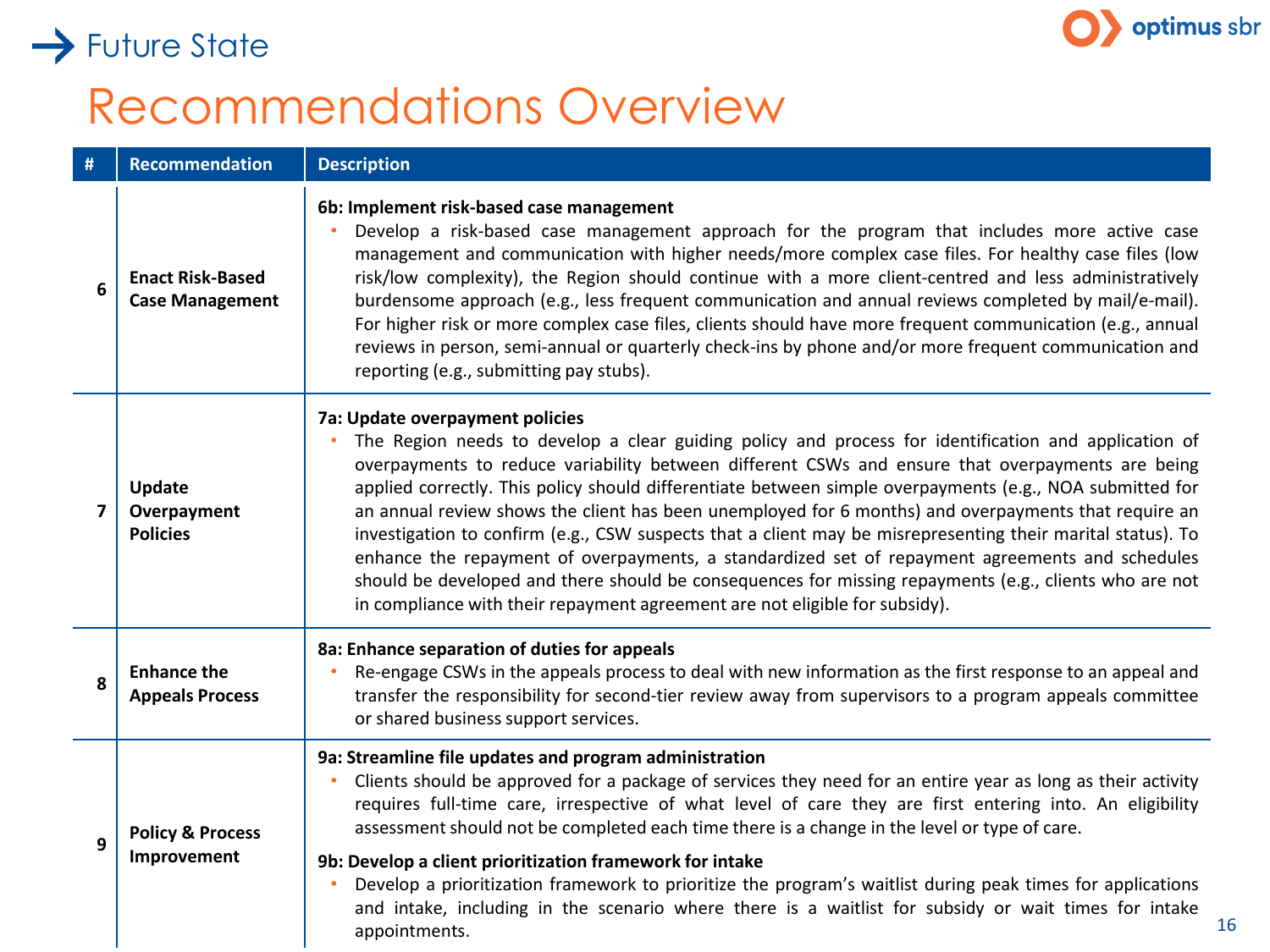

# Recommendations Overview

 $\rightarrow$  Future State

| #  | <b>Recommendation</b>                              | <b>Description</b>                                                                                                                                                                                                                                                                                                                                                                                                                                                                                                                                                                                                                                                                                                                                                                                                                |
|----|----------------------------------------------------|-----------------------------------------------------------------------------------------------------------------------------------------------------------------------------------------------------------------------------------------------------------------------------------------------------------------------------------------------------------------------------------------------------------------------------------------------------------------------------------------------------------------------------------------------------------------------------------------------------------------------------------------------------------------------------------------------------------------------------------------------------------------------------------------------------------------------------------|
| 10 | <b>Enhance</b><br>Administrative<br><b>Support</b> | 10a: Enhance program administrative support<br>To reduce the administrative and clerical burden on CSWs and create more capacity to focus on<br>accountability activities, increase the level of dedicated administrative support to the program.<br>Administrative support activities could include coordinating intake visits, including ensuring that<br>applications are complete prior to an intake visit with a CSW, booking appointments for annual reviews that<br>are occurring in-person, sending documents to EIM, data entry, generating letters, administering caseload<br>reassignments in OCCMS, administrative case file updates in OCCMS, producing monthly reports, and<br>reviewing mail-in annual reviews to ensure completeness prior to being reviewed by a CSW.                                            |
| 11 |                                                    | 11a: Enhance communication and reporting with the assessment unit<br>The assessment unit needs to have a baseline understanding of the CCFS program as well as up-to-date<br>information on program policies that impact eligibility. There are a number of ways this communication<br>could be enhanced including: updating assessment unit job aids, continuing to engage supervisors on CCFS<br>program changes to support implementation planning, and enhance opportunities for relationship-building<br>at the front line through team meetings. There should be more consistent reporting between programs to<br>support continuous improvement.<br>11b: Enhance the on-line application process                                                                                                                           |
|    | <b>Community Access</b><br>Relationship            | The Region will need to maintain a phone channel for applications to ensure a client-centred experience<br>and this should remain as a shared service to support a client-centred experience. However there should be<br>more focus on enhancing on-line applications so that clients can complete a subsidy application, submit<br>their documentation on-line, and book an intake appointment without having to speak with a member of<br>the assessment unit.                                                                                                                                                                                                                                                                                                                                                                  |
|    |                                                    | 11c: Clarify OW referral policy and process<br>Clarify the referral policy between OW and CCFS with an aim to optimize both provincial funding streams,<br>reduce confusion, best serve a client's interests, and reduce administrative duplication. Consider a policy<br>change so that OW clients who are not employed but need child-care for employment support-related<br>activities (e.g., training) are funded and managed through OW funding pools, and only referring to the CCFS<br>program when they are employed. Consider a process change so that OW clients who need to be referred<br>to fee subsidy would be granted their advanced child care benefit through the OW program to give a 3<br>week window to onboard them into the CCFS program and confirm that their activity will be stable beyond<br>1 month. |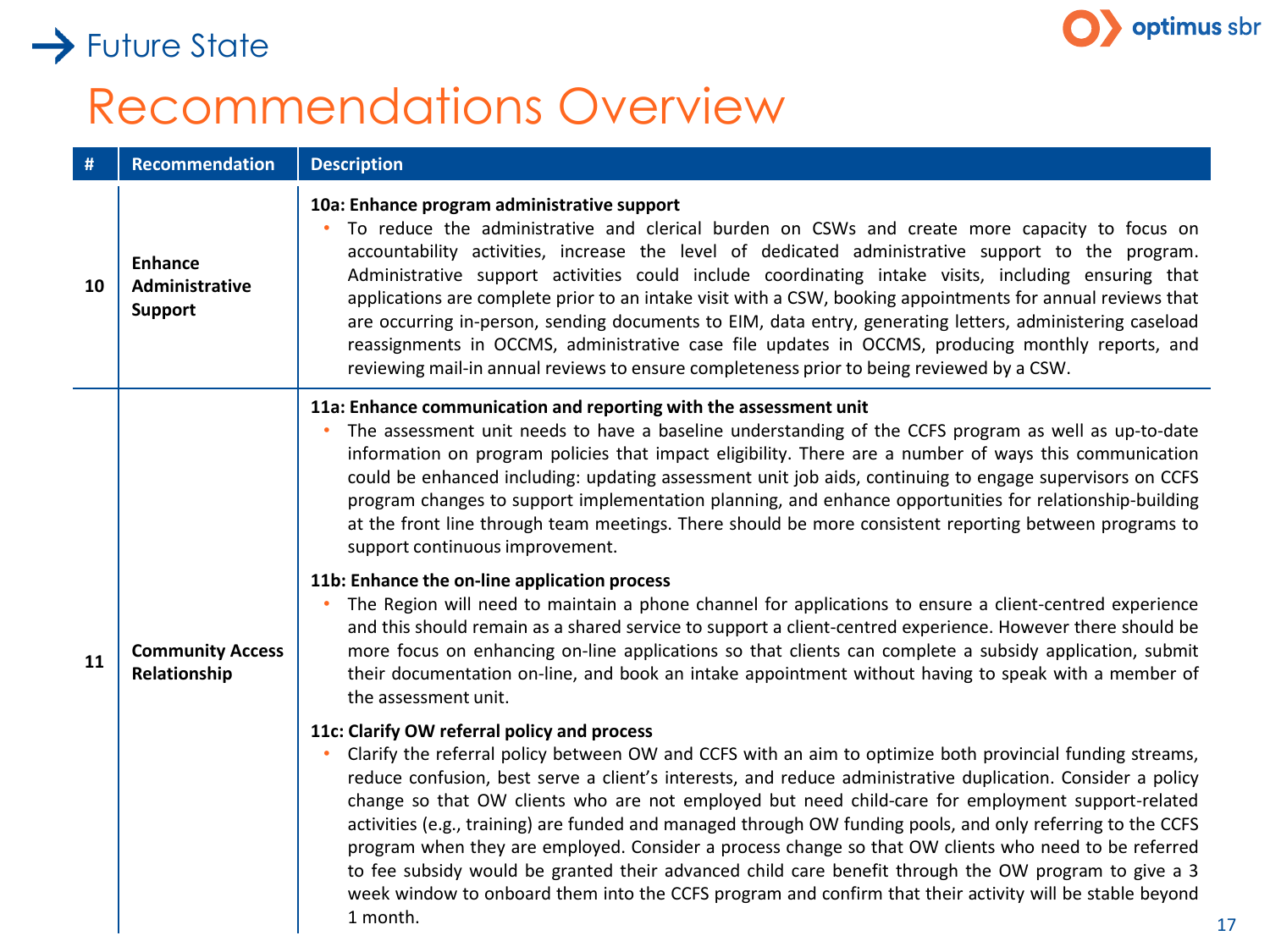

### $\rightarrow$  Future State

## Recommendations Overview

| #  | <b>Recommendation</b>                              | <b>Description</b>                                                                                                                                                                                                                                                                                                                                                                                                                                                                                                                                                                                       |
|----|----------------------------------------------------|----------------------------------------------------------------------------------------------------------------------------------------------------------------------------------------------------------------------------------------------------------------------------------------------------------------------------------------------------------------------------------------------------------------------------------------------------------------------------------------------------------------------------------------------------------------------------------------------------------|
| 11 | <b>Community</b><br><b>Access</b><br>Relationship  | 11d: Enhance communication between OW and CCFS<br>Encourage information sharing between programs on shared clients by creating visual aids, determining<br>common information, consolidating the case management of shared OW-CCFS clients to a few<br>caseworkers, and encouraging proactive communication about changes to client circumstances by<br>developing universal consent.                                                                                                                                                                                                                    |
| 12 | <b>Training &amp;</b><br>Performance<br>Management | 12a: Enhance training for CSWs and administrative staff<br>Additional training supports should be implemented to ensure CSWs are capable and confident when<br>engaging in difficult conversations with clients and are knowledgeable in new program policies.<br>12b: Enhance performance management of CSWs<br>Supervisors should perform random case file audits. These and other feedback mechanisms should be used<br>to identify areas where additional training or coaching may be required.                                                                                                      |
| 13 | <b>Technology &amp;</b><br><b>Automation</b>       | 13a: Automate the calculation of overpayments<br>A technology tool should be introduced to automate the overpayment calculation process that could be<br>used by CSWs and administrative supports.<br>13b: Self-scheduling for clients<br>Enable clients to schedule their own appointments for visits and check-ins.<br>13c: Case management system enhancements<br>Leverage the capabilities of GovGrants to enhance automation and opportunities in technology and/or<br>enhance the utilization of OCCMS through enhanced relationship and partnership with York Region for<br>training and updates. |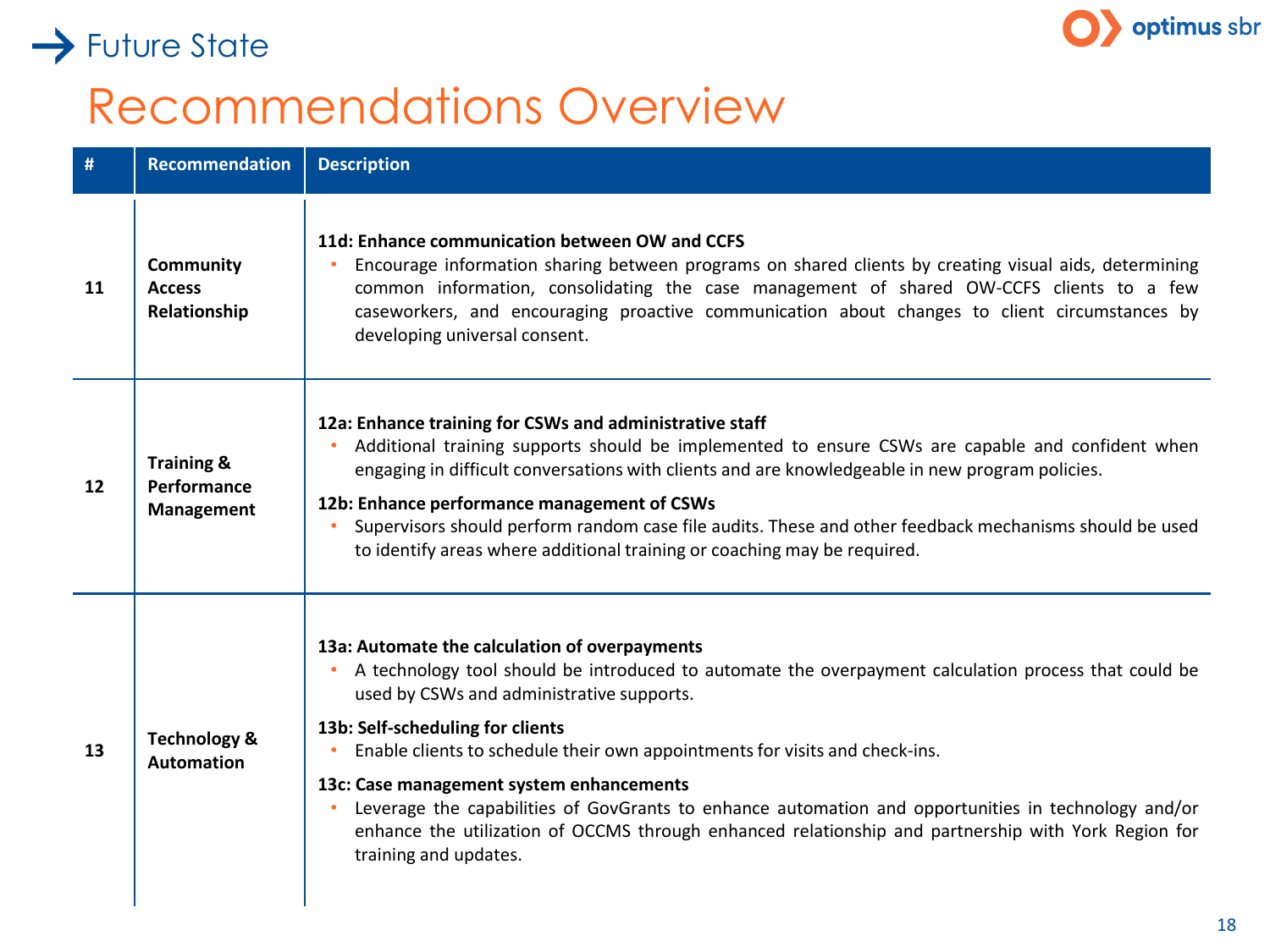

### $\rightarrow$  Future State

## Recommendation Savings Implications

Savings from the implementation of recommendations will be achieved through reducing the number of new overpayments generated each year as well as enhancing the collections of outstanding overpayments. These recommendations have a number of interdependencies and the expected savings may be adjusted as implementation is carried out to reflect new timelines and external interdependencies outside of the program's and the Region's control.

|                                                                                      |                                                                                                                                                                                                                                                                                                                                                                                                                                                                                                                                                                 |                                                                     |           | <b>Financial Impact</b> |             |  |
|--------------------------------------------------------------------------------------|-----------------------------------------------------------------------------------------------------------------------------------------------------------------------------------------------------------------------------------------------------------------------------------------------------------------------------------------------------------------------------------------------------------------------------------------------------------------------------------------------------------------------------------------------------------------|---------------------------------------------------------------------|-----------|-------------------------|-------------|--|
| <b>Impact Area</b>                                                                   | <b>Description</b>                                                                                                                                                                                                                                                                                                                                                                                                                                                                                                                                              | <b>Recommendations</b>                                              | 2020      | 2021                    | 2022        |  |
| 1. Cost<br><b>Avoidance of</b><br><b>Future</b><br><b>Overpayments</b>               | Implementation of the recommendations will<br>reduce the amount of overpayments that occur<br>future.<br>the<br>The<br>impact<br>of the<br>in.<br>recommendations implementation has been<br>assessed against the expected levels of future<br>overpayments in a status quo situation. Note<br>that this is cost avoidance rather than direct<br>savings.                                                                                                                                                                                                       | 1a, 2a, 4a, 5a, 6a, 6b,<br>7a, 10a, 11c, 11d,<br>11d, 12a, 12b, 13c | \$438,000 | \$990,000               | \$1,358,000 |  |
| 2. Increased<br><b>Recovery Rate of</b><br><b>Overpayments</b><br>for Active Clients | Implementation of the recommendations will<br>effectiveness<br>the<br>of<br>internal<br>increase<br>recoveries so that more active clients with an<br>overpayment will enter into an overpayment<br>agreement that will allow them to repay their<br>debt to the Region before a child ages out of<br>the program. Note that terminated clients<br>were not considered addressable because the<br>Region no longer has an active relationship<br>with the client and more aggressive collections<br>policies would require additional cost benefit<br>analysis. | 1a, 7a                                                              | \$51,840  | \$101,088               | \$167,962   |  |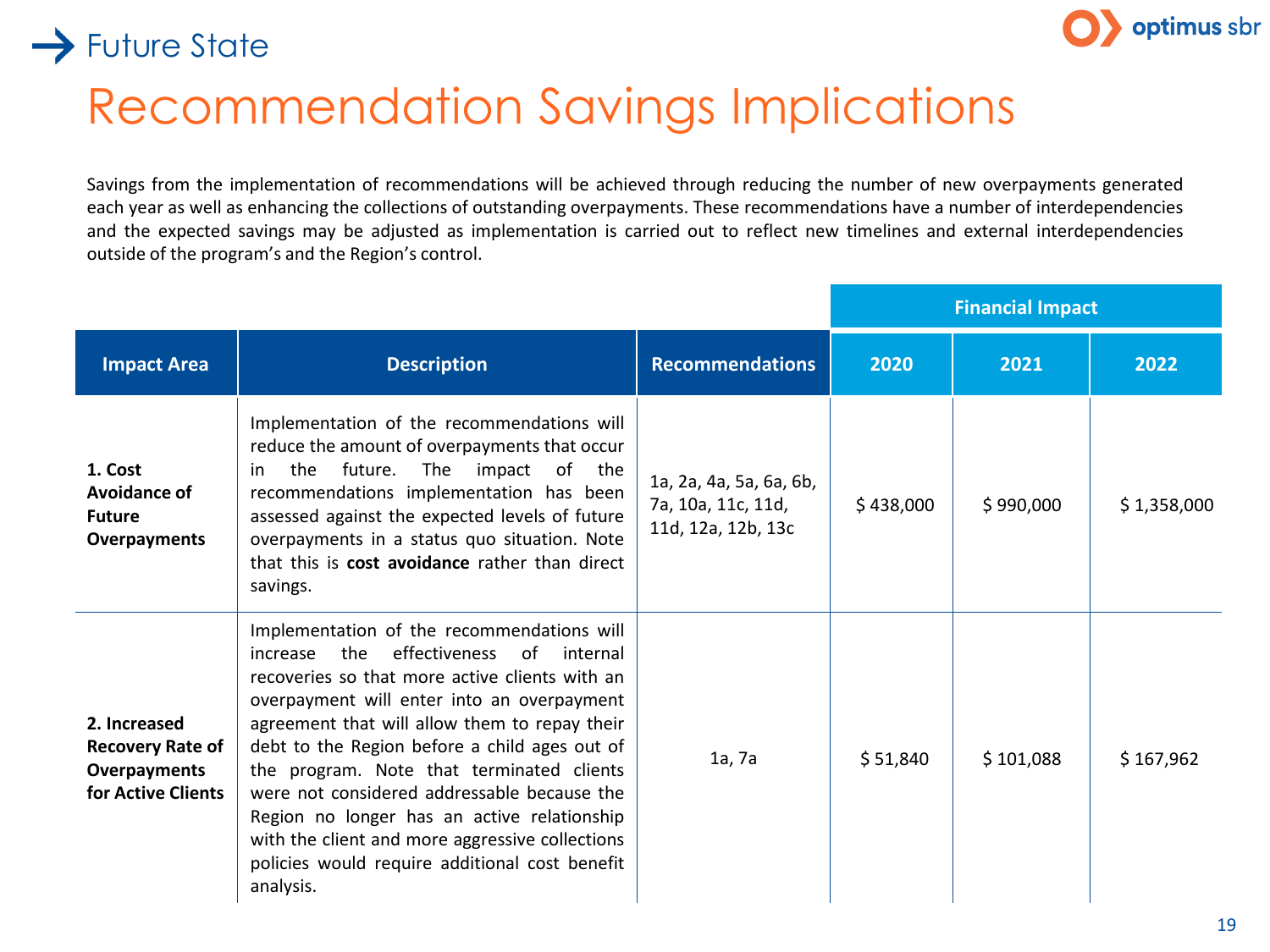



## Capacity and CCFS Program Subsidy Impacts

The recommendations are also expected to create some efficiency gains which will increase capacity of the CCFS team to ensure a manageable workload for program staff as well as redeploy capacity to concentrate on activities that will enhance program accountability. It is important to note that these do not represent expected savings to the program as the capacity will be used to support implementation activities. In addition, the recommended policy change for OW clients not being referred to the CCFS program for school or training activities will result in lower overall levels of subsidy being managed by the program. Child care funding for these clients would now come through the OW program rather than CCFS.

|                                                      |                                                                                                                                                                                                                                                                                                                                                                                                                                                                                                         |                                                                                  | <b>Other Impacts</b> |                      |                      |
|------------------------------------------------------|---------------------------------------------------------------------------------------------------------------------------------------------------------------------------------------------------------------------------------------------------------------------------------------------------------------------------------------------------------------------------------------------------------------------------------------------------------------------------------------------------------|----------------------------------------------------------------------------------|----------------------|----------------------|----------------------|
| <b>Impact Area</b>                                   | <b>Description</b>                                                                                                                                                                                                                                                                                                                                                                                                                                                                                      | <b>Recommendations</b>                                                           | 2020                 | 2021                 | 2022                 |
| 3. Enhanced<br>Program<br>Capacity                   | Redistribution of administrative tasks and<br>policy and process redesign will allow the<br>program to increase capacity of program<br>resources which can be redistributed to other<br>activities to enhance program accountability.<br>These do not represent expected savings.                                                                                                                                                                                                                       | 1a, 1b, 3a, 6a, 6b,<br>9a, 9b, 10a, 11a,<br>11b, 11c, 12a, 12b,<br>13a, 13b, 13c | 13%                  | 25%                  | 25%                  |
| 4. Reallocation<br>of CCFS Program<br><b>Funding</b> | Implementation of the recommendations will<br>result in fewer OW clients being referred to the<br>CCFS program. Given that the Region does not<br>currently have a waitlist this will impact the<br>overall CCFS program budget due to a<br>reduction in overall subsidy distributed. Note<br>the value of this impact will be finalized as the<br>program referral policy is further developed<br>and defined and child care funding for these<br>OW clients would now come through the OW<br>program. | 11c                                                                              | Up to<br>\$977,500   | Up to<br>\$1,955,000 | Up to<br>\$1,955,000 |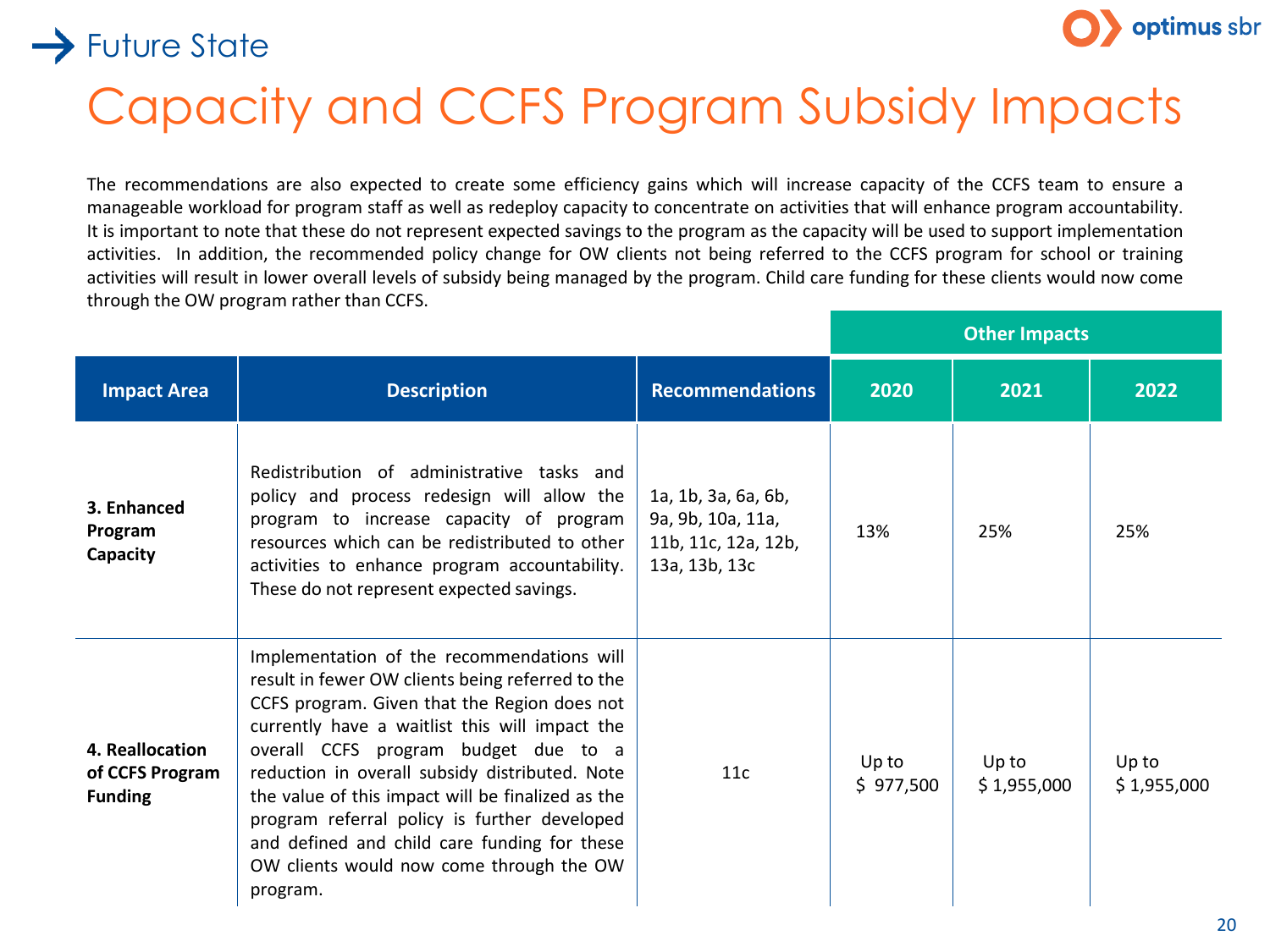### $\rightarrow$  Implementation Plan



## Implementation plan

The anticipated implementation of the recommendations is outlined below. It is expected that the recommendations will be implemented over a three year period. This timeline and sequencing is based on recommendation priority as well as interdependencies between the recommendations and other corporate initiatives.

| <b>Recommendation</b>                                         | 2020 | 2021 | 2022 |  |
|---------------------------------------------------------------|------|------|------|--|
| Work Stream: Program philosophy                               |      |      |      |  |
| 1a: Enhance stewardship philosophy                            |      |      |      |  |
| 12b: Enhance performance management of CSWs                   |      |      |      |  |
| 6a: Case File Health Measure                                  |      |      |      |  |
| 6b: Case Management Approach                                  |      |      |      |  |
| 1b: Caseload Assignment by Client                             |      |      |      |  |
| Work Stream: Communication and information sharing            |      |      |      |  |
| 2a: Enhance client communication throughout program lifecycle |      |      |      |  |
| 11a: Enhance communication and reporting with assessment unit |      |      |      |  |
| 11d: Enhance communication between OW and CCFS program        |      |      |      |  |
| Work Stream: Service provider relationship                    |      |      |      |  |
| 3a: Stronger leadership role with service providers           |      |      |      |  |
| Work Stream: Approach to overpayment                          |      |      |      |  |
| 5a: Enhance Investigation Resources and Process               |      |      |      |  |
| 7a: Update overpayment policies                               |      |      |      |  |
| Work Stream: Organizational efficiency and effectiveness      |      |      |      |  |
| 4a: Strengthen accountability at program initiation           |      |      |      |  |
| 9a: Streamline file updates and program administration        |      |      |      |  |
| 10a: Enhance program administrative support                   |      |      |      |  |
| 11c: Clarify OW referral policy and process                   |      |      |      |  |
| 9b: Develop a client prioritization framework for intake      |      |      |      |  |
| 11b: Enhance the on-line application process                  |      |      |      |  |
| 8a: Enhance separation of duties for appeals                  |      |      |      |  |
| 12a: Enhance training for CSWs and administrative staff       |      |      |      |  |
| Work Stream: Technology and automation                        |      |      |      |  |
| 13a: Automate the calculation of overpayments                 |      |      |      |  |
| 13b: Self-scheduling for clients                              |      |      |      |  |
| 13c: Case management system enhancements                      |      |      |      |  |
| <b>Project Management and Change Management</b>               |      |      |      |  |